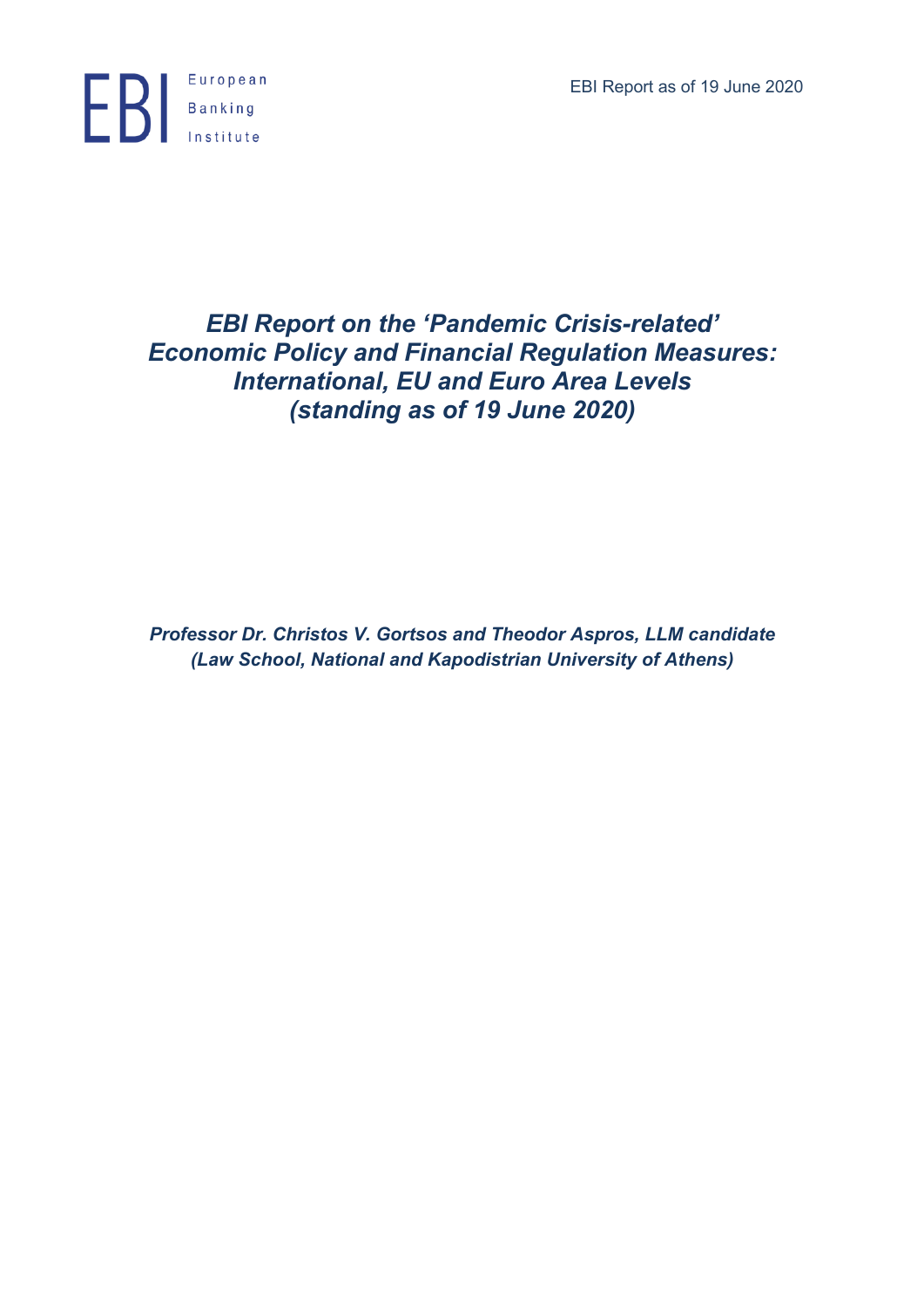**ED** Banking

# **TABLE OF CONTENTS**

# **I. Economic Policy Measures**

# **A. Monetary Policy Measures: European Central Bank (ECB) – Eurosystem**

# **B. Other Economic Policy Measures**

- 1. EU Council Eurogroup Reports and Statements
- 2. Council of the EU
- 3. European Parliament and Council of the EU
- 4. European Commission
	- Decisions and Regulations
	- Proposals for legislative acts
	- Communications / Guidelines / Recommendations
	- Other
- 5. Measures taken by Member States
- 6. Organisation for Economic Co-operation and Development (OECD

# **II. Financial Stability – Banking Regulation**

# **A. International Level**

- 1. Financial Stability Board (FSB)
- 2. Basel Committee on Banking Supervision (BCBS)
- 3. International Association of Deposit Insurers (IADI)

# **B. EU – Euro Area Level**

- 1. ECB Single Supervisory Mechanism (SSM)
- 2. European Banking Authority (EBA)
- 3. Single Resolution Board (SRB)
- 4. European Systemic Risk Board (ESRB)

# **III. Capital Markets Regulation**

- **A. International Level: International Organization of Securities Commissions (IOSCO)**
- **B. EU Level: European Securities and Markets Authority (ESMA)**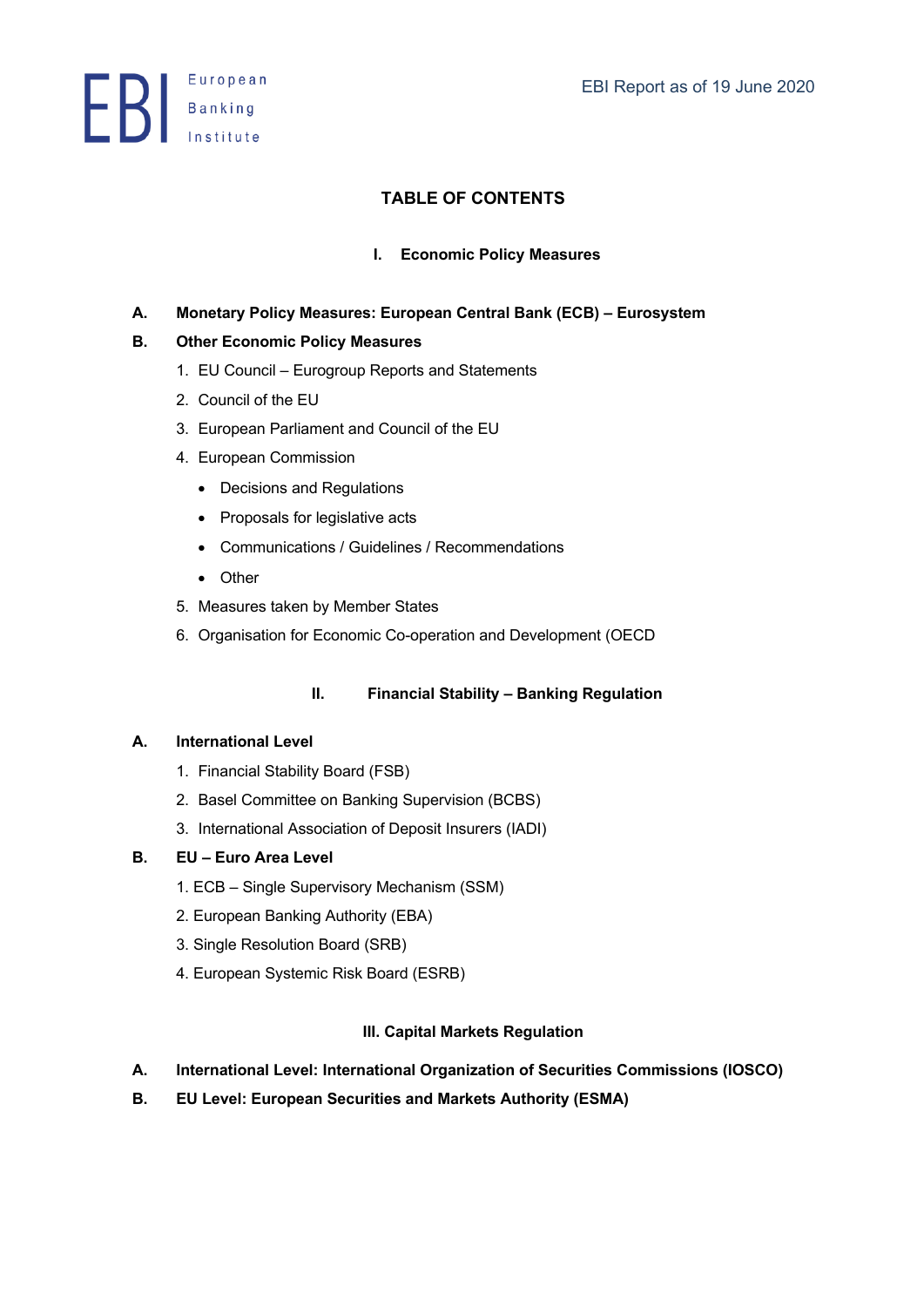

# **I. Economic Policy Measures**

# **A. Monetary Policy Measures: European Central Bank (ECB) – Eurosystem**

Opinion of the ECB of 8 May 2020 on a proposal for a regulation on the establishment of a European instrument for temporary support to mitigate unemployment risks in an emergency (SURE) following the COVID-19 outbreak (CON/2020/14, OJ C 190, 8.6.2020, p. 1): https://eurlex.europa.eu/legal-

content/EN/TXT/?uri=uriserv:OJ.C\_.2020.190.01.0001.01.ENG&toc=OJ:C:2020:190:TOC **(8/6)**

Monetary policy decisions:

https://www.ecb.europa.eu/press/pr/date/2020/html/ecb.mp200604~a307d3429c.en.html **(4/6)**

Guideline (EU) 2020/634 of the ECB of 7 May 2020 amending Guideline ECB/2014/31 on additional temporary measures relating to Eurosystem refinancing operations and eligibility of collateral (ECB/2020/29, OJ L 148, 11.5.2020, p. 10): https://eur-lex.europa.eu/legalcontent/EN/TXT/?uri=uriserv:OJ.L\_.2020.148.01.0010.01.ENG&toc=OJ:L:2020:148:FULL **(11/5)**

Decision (EU) 2020/614 of the European Central Bank of 30 April 2020 amending Decision (EU) 2019/1311 on a third series of targeted longer-term refinancing operations (ECB/2020/25, OJ L 141, 5.5.2020, p. 28): https://eur-lex.europa.eu/legal-

content/EN/TXT/?uri=uriserv:OJ.L\_.2020.141.01.0028.01.ENG&toc=OJ:L:2020:141:TOC **(5/5)**

ECB announces new pandemic emergency longer-term refinancing operations: https://www.ecb.europa.eu/press/pr/date/2020/html/ecb.pr200430\_1~477f400e39.en.html **(30/4)**

ECB recalibrates targeted lending operations to further support real economy: https://www.ecb.europa.eu/press/pr/date/2020/html/ecb.pr200430~fa46f38486.en.html **(30/4)**

ECB communication to reporting agents on the extension of deadlines for the reporting of statistical information in the context of COVID-19:

https://www.ecb.europa.eu/pub/pdf/other/ecb.200429\_extension\_deadlines\_statistical\_info\_covi d~13f0c6dca1.en.pdf?73e15e0d647950b36b682dc9dddbe5c5 **(29/4)**

ECB takes steps to mitigate impact of possible rating downgrades on collateral availability: https://www.ecb.europa.eu/press/pr/date/2020/html/ecb.pr200422\_1~95e0f62a2b.en.html **(22/4)**

Regulation (EU) 2020/533 of the European Central Bank of 15 April 2020 on the extension of deadlines for the reporting of statistical information (ECB/2020/23, OJ L 119, 17.4.2020, p. 15): https://eur-lex.europa.eu/legal-

content/EN/TXT/?uri=uriserv:OJ.L\_.2020.119.01.0015.01.ENG&toc=OJ:L:2020:119:FULL **(17/4)**

ECB communication to reporting agents on the collection of statistical information in the context of COVID-19:

https://www.ecb.europa.eu/pub/pdf/other/ecb.200415\_communication\_reporting\_agents\_on\_stat istical\_info\_covid~563fccc78b.en.pdf **(15/4)**

Guideline (EU) 2020/515 of the ECB of 7 April 2020 amending Guideline ECB/2014/31 on additional temporary measures relating to Eurosystem refinancing operations and eligibility of collateral (ECB/2020/21, OJ L 110I, 8.4.2020, p. 26): https://eur-lex.europa.eu/legalcontent/EN/TXT/?uri=uriserv:OJ.LI.2020.110.01.0026.01.ENG&toc=OJ:L:2020:110I:FULL **(8/4)**

Decision (EU) 2020/506 of the ECB of 7 April 2020 amending Guideline (EU) 2015/510 on the implementation of the Eurosystem monetary policy framework and Guideline (EU) 2016/65 on the valuation haircuts applied in the implementation of the Eurosystem monetary policy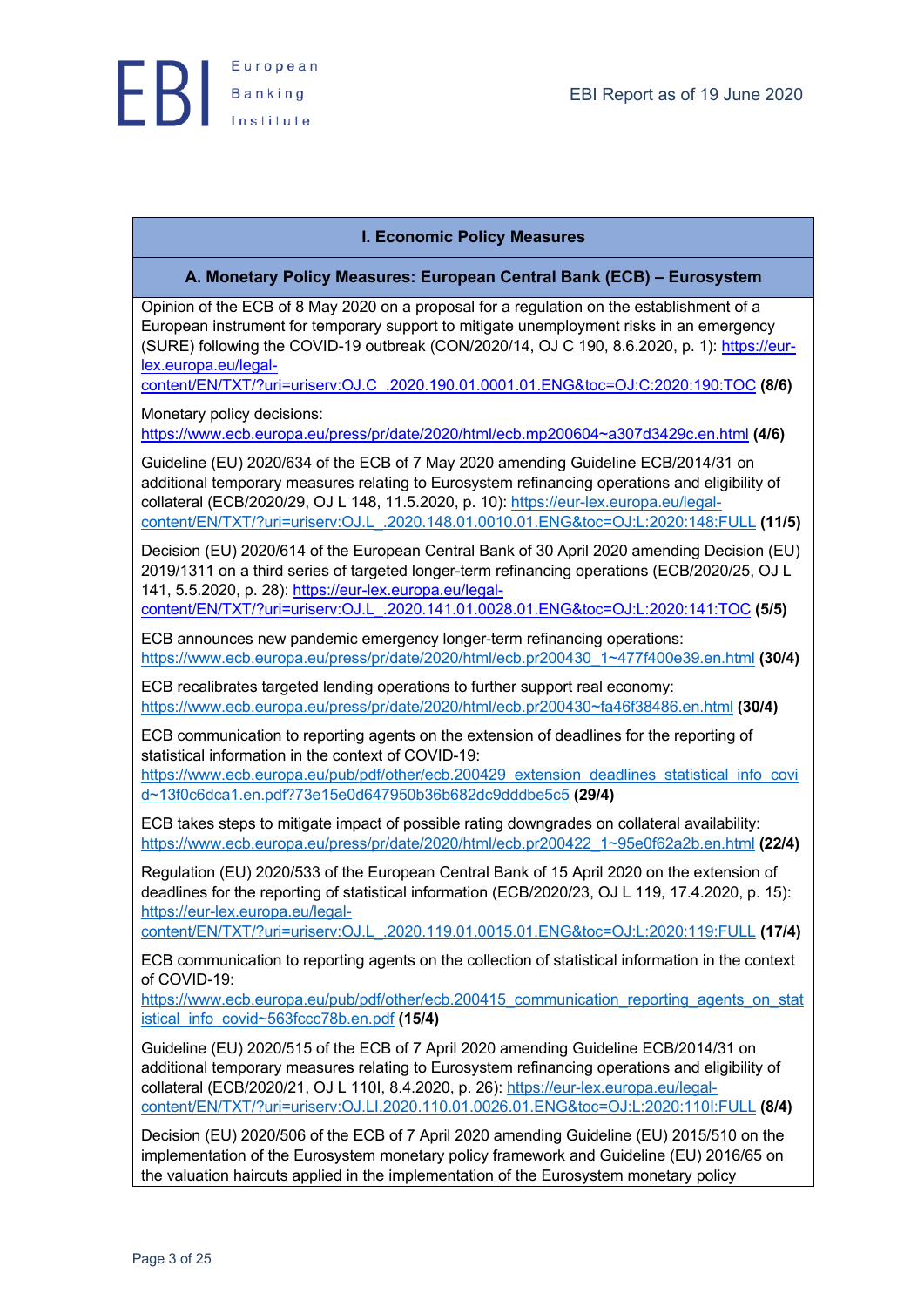

framework (ECB/2020/20, OJ L 109I, 7.4.2020, p. 1): https://eur-lex.europa.eu/legalcontent/EN/TXT/?uri=uriserv:OJ.LI.2020.109.01.0001.01.ENG&toc=OJ:L:2020:109I:FULL **(7/4)**

ECB announces package of temporary collateral easing measures: https://www.ecb.europa.eu/press/pr/date/2020/html/ecb.pr200407~2472a8ccda.en.html **(7/4)**

ECB extends review of its monetary policy strategy until mid-2021: https://www.ecb.europa.eu/press/pr/date/2020/html/ecb.pr200402~942a1358ee.en.html **(2/4)**

Decision (EU) 2020/441 of the ECB of 24 March 2020 amending Decision (EU) 2016/948 of the European Central Bank on the implementation of the corporate sector purchase programme (ECB/2020/18, OJ L 91, 25.3.2020, p. 5): https://eur-lex.europa.eu/legalcontent/EN/TXT/?uri=uriserv:OJ.L\_.2020.091.01.0005.01.ENG&toc=OJ:L:2020:091:FULL **(25/3)**

Decision (EU) 2020/440 of the ECB of 24 March 2020 on a temporary pandemic emergency purchase programme (ECB/2020/17, OJ L 91, 25.3.2020, p. 1): https://eur-lex.europa.eu/legalcontent/EN/TXT/?uri=uriserv:OJ.L\_.2020.091.01.0001.01.ENG&toc=OJ:L:2020:091:FULL **(25/3)**

Decision (EU) 2020/407 of the European Central Bank of 16 March 2020 amending Decision (EU) 2019/1311 on a third series of targeted longer-term refinancing operations (ECB/2020/13, OJ L 80, 17.3.2020, p. 23): https://eur-lex.europa.eu/legalcontent/EN/TXT/?qid=1584535316067&uri=CELEX:32020D0407 **(17/3)**

ECB announces easing of conditions for targeted longer-term refinancing operations (TLTRO III): https://www.ecb.europa.eu/press/pr/date/2020/html/ecb.pr200312\_1~39db50b717.en.html **(12/3)**

ECB announces measures to support bank liquidity conditions and money market activity: https://www.ecb.europa.eu/press/pr/date/2020/html/ecb.pr200312\_2~06c32dabd1.en.html **(12/3)**

# **B. Other Economic Policy Measures**

# **1. EU Council – Eurogroup Reports and Statements**

Eurogroup Statement on the Pandemic Crisis Support: https://www.consilium.europa.eu/el/press/press-releases/2020/05/08/eurogroup-statement-onthe-pandemic-crisis-supportn **(8/5)**

Report on the comprehensive economic policy response to the COVID-19 pandemic: https://www.consilium.europa.eu/en/press/press-releases/2020/04/09/report-on-thecomprehensive-economic-policy-response-to-the-covid-19-pandemic **(9/4)**

# **2. Council of the EU**

Council Decision (EU) 2020/768 of 9 June 2020 amending Decision (EU) 2016/915 as regards the reference period intended to be used for measuring the growth of CO2 emissions, to take account of the consequences of the COVID-19 pandemic in the context of CORSIA (OJ L 187, 12.6.2020, p. 10): https://eur-lex.europa.eu/legal-

content/EN/TXT/?uri=uriserv:OJ.L\_.2020.187.01.0010.01.ENG&toc=OJ:L:2020:187:TOC **(12/6)**

Council Decision (EU) 2020/702 of 20 May 2020 further extending the temporary derogation from the Council's Rules of Procedure introduced by Decision (EU) 2020/430 and extended by Decision (EU) 2020/556 in view of the travel difficulties caused by the COVID-19 pandemic in the Union (OJ L 165, 27.5.2020, p. 38): https://eur-lex.europa.eu/legal-

content/EN/TXT/?uri=uriserv:OJ.L\_.2020.165.01.0038.01.ENG&toc=OJ:L:2020:165:FULL **(27/5)**

Council Regulation (EU) 2020/699 of 25 May 2020 on temporary measures concerning the general meetings of European companies (SEs) and of European Cooperative Societies (SCEs)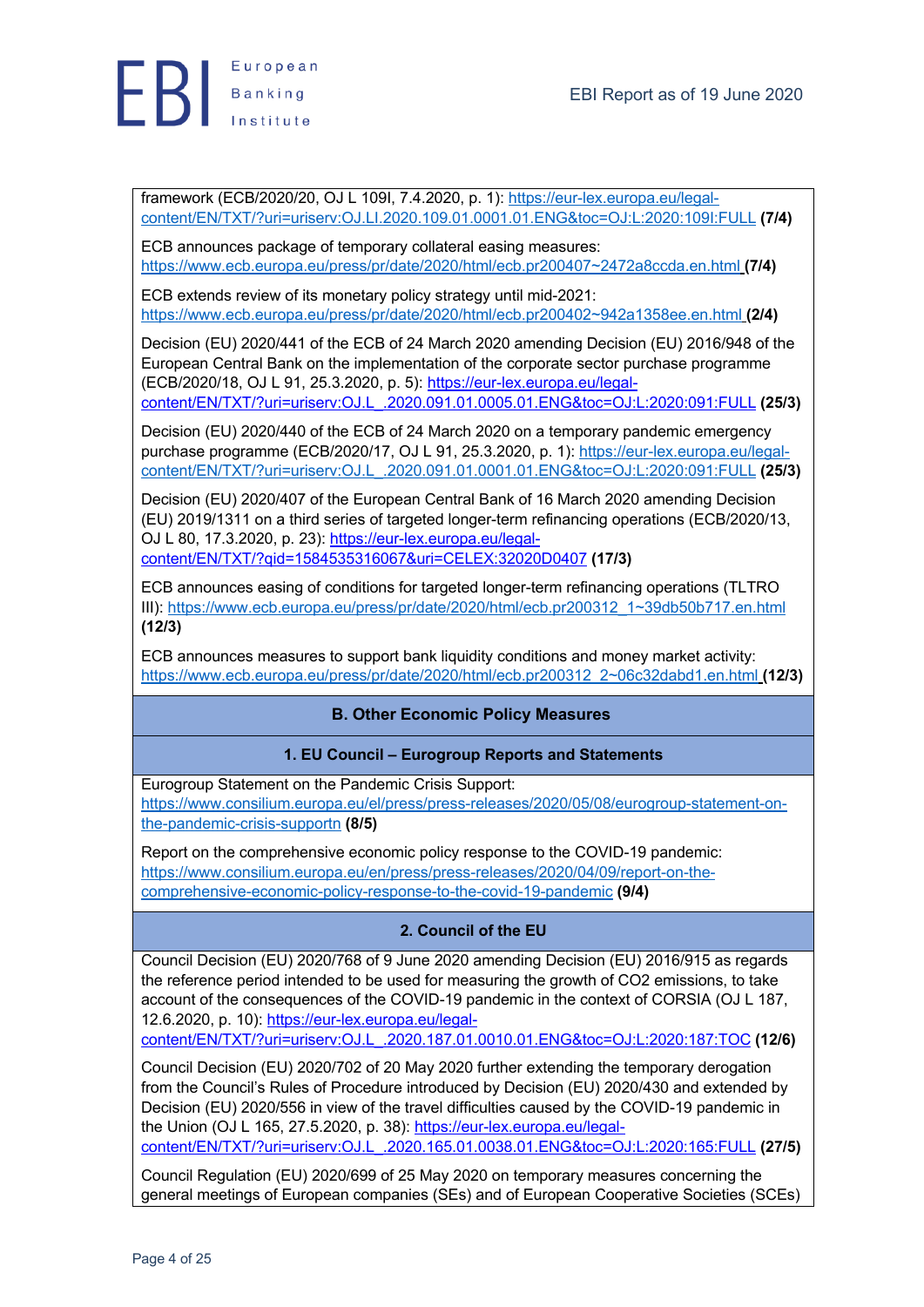

(OJ L 165, 27.5.2020, p. 25): https://eur-lex.europa.eu/legalcontent/EN/TXT/?uri=uriserv:OJ.L\_.2020.165.01.0025.01.ENG&toc=OJ:L:2020:165:FULL **(27/5)**

Council Regulation (EU) 2020/672 of 19 May 2020 on the establishment of a European instrument for temporary support to mitigate unemployment risks in an emergency (SURE) following the COVID-19 outbreak (OJ L 159, 20.5.2020, p. 1): https://eur-lex.europa.eu/legalcontent/EN/TXT/?uri=uriserv:OJ.L\_.2020.159.01.0001.01.ENG&toc=OJ:L:2020:159:TOC **(20/5)**

Council Regulation (EU) 2020/521 of 14 April 2020 activating the emergency support under Regulation (EU) 2016/369, and amending its provisions taking into account the COVID-19 outbreak (OJ L 117, 15.4.2020, p. 3): https://eur-lex.europa.eu/legalcontent/EN/TXT/?uri=CELEX:32020R0521 **(15/4)**

Council conclusions on Covid-19 (OJ C 57, 20.2.2020, p. 4): https://eur-lex.europa.eu/legalcontent/EN/TXT/?uri=CELEX:52020XG0220(01) **(20/2)**

# **3. European Parliament and Council of the EU**

Decision (EU) 2020/701 of the European Parliament and of the Council of 25 May 2020 on providing macro-financial assistance to enlargement and neighbourhood partners in the context of the COVID-19 pandemic (OJ L 165, 27.5.2020, p. 31): https://eur-lex.europa.eu/legalcontent/EN/TXT/?uri=uriserv:OJ.L\_.2020.165.01.0031.01.ENG&toc=OJ:L:2020:165:FULL **(27/5)**

Directive (EU) 2020/700 of the European Parliament and of the Council of 25 May 2020 amending Directives (EU) 2016/797 and (EU) 2016/798, as regards the extension of their transposition periods (OJ L 165, 27.5.2020, p. 27): https://eur-lex.europa.eu/legalcontent/EN/TXT/?uri=uriserv:OJ.L\_.2020.165.01.0027.01.ENG&toc=OJ:L:2020:165:FULL **(27/5)**

Regulation (EU) 2020/698 of the European Parliament and of the Council of 25 May 2020 laying down specific and temporary measures in view of the COVID-19 outbreak concerning the renewal or extension of certain certificates, licences and authorisations and the postponement of certain periodic checks and periodic training in certain areas of transport legislation ( OJ L 165, 27.5.2020, p. 10): https://eur-lex.europa.eu/legal-

content/EN/TXT/?uri=uriserv:OJ.L\_.2020.165.01.0010.01.ENG&toc=OJ:L:2020:165:FULL **(27/5)**

Regulation (EU) 2020/697 of the European Parliament and of the Council of 25 May 2020 amending Regulation (EU) 2017/352, so as to allow the managing body of a port or the competent authority to provide flexibility in respect of the levying of port infrastructure charges in the context of the COVID-19 outbreak (OJ L 165, 27.5.2020, p. 7): https://eurlex.europa.eu/legal-

content/EN/TXT/?uri=uriserv:OJ.L\_.2020.165.01.0007.01.ENG&toc=OJ:L:2020:165:FULL **(27/5)**

Regulation (EU) 2020/696 of the European Parliament and of the Council of 25 May 2020 amending Regulation (EC) No 1008/2008 on common rules for the operation of air services in the Community in view of the COVID-19 pandemic (OJ L 165, 27.5.2020, p. 1): https://eurlex.europa.eu/legal-

content/EN/TXT/?uri=uriserv%3AOJ.L\_.2020.165.01.0001.01.ENG&toc=OJ%3AL%3A2020%3A 165%3AFULL **(27/5)**

Regulation (EU) 2020/560 of the European Parliament and of the Council of 23 April 2020 amending Regulations (EU) No 508/2014 and (EU) No 1379/2013 as regards specific measures to mitigate the impact of the COVID-19 outbreak in the fishery and aquaculture sector (OJ L 130, 24.4.2020, p. 11): https://eur-lex.europa.eu/legal-content/EN/TXT/?uri=CELEX:32020R0560 **(24/4)**

Regulation (EU) 2020/558 of the European Parliament and of the Council of 23 April 2020 amending Regulations (EU) No 1301/2013 and (EU) No 1303/2013 as regards specific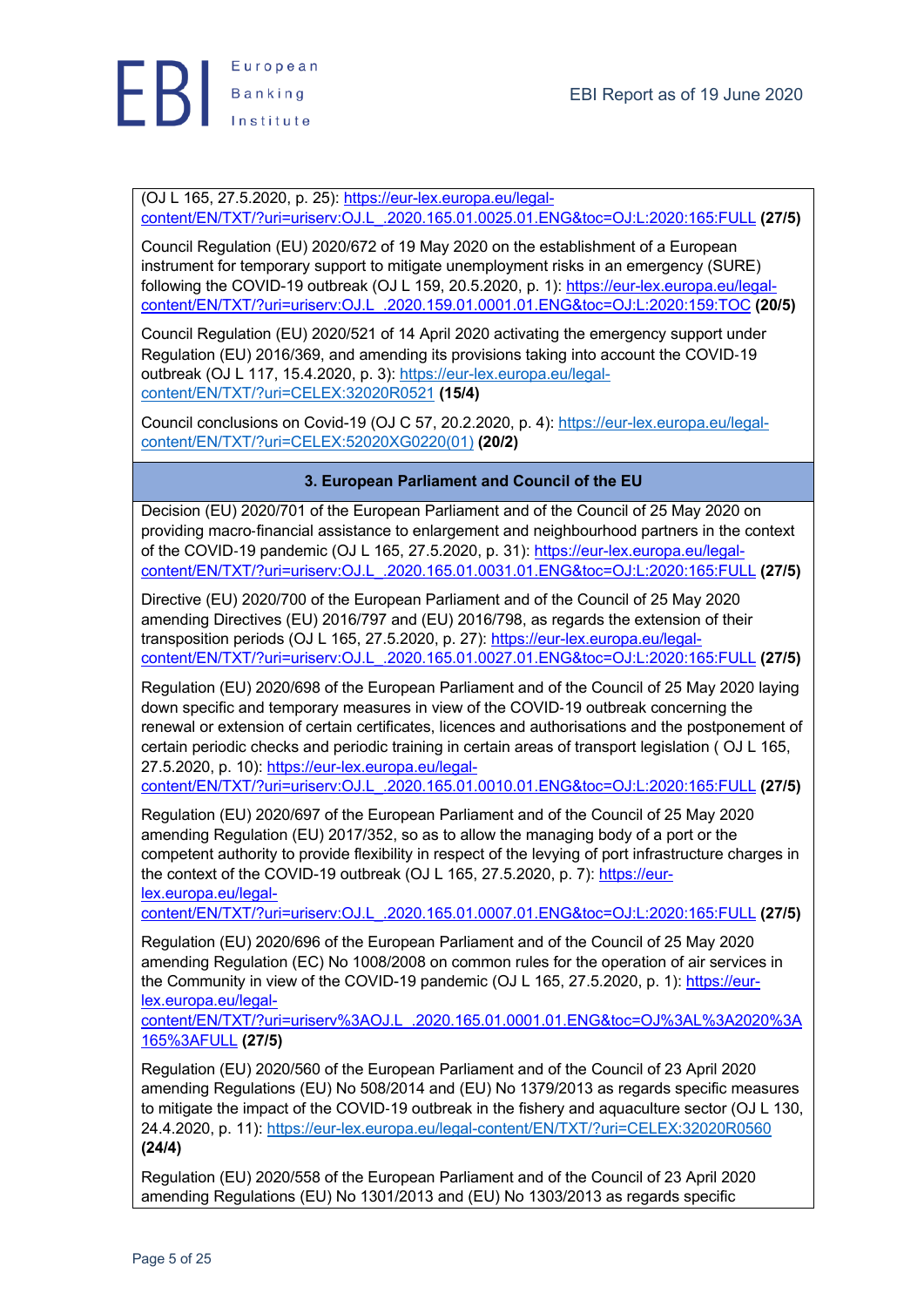

measures to provide exceptional flexibility for the use of the European Structural and Investments Funds in response to the COVID-19 outbreak (OJ L 130, 24.4.2020, p. 1): https://eur-lex.europa.eu/legal-content/EN/TXT/?uri=CELEX:32020R0558 **(24/4)**

Regulation (EU) 2020/558 of the European Parliament and of the Council of 23 April 2020 amending Regulations (EU) No 1301/2013 and (EU) No 1303/2013 as regards specific measures to provide exceptional flexibility for the use of the European Structural and Investments Funds in response to the COVID-19 outbreak: https://eurlex.europa.eu/eli/reg/2020/558/oj (OJ L 130, 24.4.2020, p.1) **(24/4)**

Regulation (EU) 2020/559 of the European Parliament and of the Council of 23 April 2020 amending Regulation (EU) No 223/2014 as regards the introduction of specific measures for addressing the outbreak of COVID-19 (OJ L 130, 24.4.2020, p. 7): https://eurlex.europa.eu/legal-content/EN/TXT/?uri=CELEX:32020R0559 **(24/4)**

Decision (EU) 2020/547 of the European Parliament and of the Council of 17 April 2020 on the mobilisation of the Contingency Margin in 2020 to provide emergency assistance to Member States and further reinforce the Union Civil Protection Mechanism/rescEU in response to the COVID-19 outbreak (OJ L 125, 21.4.2020, p. 5): https://eur-lex.europa.eu/legalcontent/EN/TXT/?uri=CELEX:32020D0547 **(21/4)**

Decision (EU) 2020/546 of the European Parliament and of the Council of 17 April 2020 on the mobilisation of the Flexibility Instrument to finance immediate budgetary measures in the context of the COVID-19 outbreak (OJ L 125, 21.4.2020, p. 3): https://eur-lex.europa.eu/legalcontent/EN/TXT/?uri=CELEX:32020D0546 **(21/4)**

Decision (EU) 2020/545 of the European Parliament and of the Council of 17 April 2020 on the mobilisation of the Flexibility Instrument to finance immediate budgetary measures in the context of the COVID-19 outbreak and a reinforcement of the European Public Prosecutor's Office (OJ L 125, 21.4.2020, p. 1): https://eur-lex.europa.eu/legal-content/EN/TXT/?uri=CELEX:32020D0545 **(21/4)**

Regulation (EU) 2020/461 of the European Parliament and of the Council of 30 March 2020 amending Council Regulation (EC) No 2012/2002 in order to provide financial assistance to Member States and to countries negotiating their accession to the Union that are seriously affected by a major public health emergency (OJ L 99, 31.3.2020, p. 9): https://eurlex.europa.eu/legal-content/EN/TXT/?uri=CELEX:32020R0461 **(31/3)**

Regulation (EU) 2020/460 of the European Parliament and of the Council of 30 March 2020 amending Regulations (EU) No 1301/2013, (EU) No 1303/2013 and (EU) No 508/2014 as regards specific measures to mobilise investments in the healthcare systems of Member States and in other sectors of their economies in response to the COVID-19 outbreak (Coronavirus Response Investment Initiative) (OJ L 99, 31.3.2020, p. 5): https://eur-lex.europa.eu/legalcontent/EN/TXT/?uri=CELEX:32020R0460 **(31/3)**

Regulation (EU) 2020/459 of the European Parliament and of the Council of 30 March 2020 amending Council Regulation (EEC) No 95/93 on common rules for the allocation of slots at Community airports (OJ L 99, 31.3.2020, p. 1): https://eur-lex.europa.eu/legalcontent/EN/TXT/?uri=CELEX:32020R0459 **(31/3)**

# **4. European Commission**

# **Decisions and Regulations**

Commission Implementing Regulation (EU) 2020/746 of 4 June 2020 amending Implementing Regulation (EU) 2019/947 as regards postponing dates of application of certain measures in the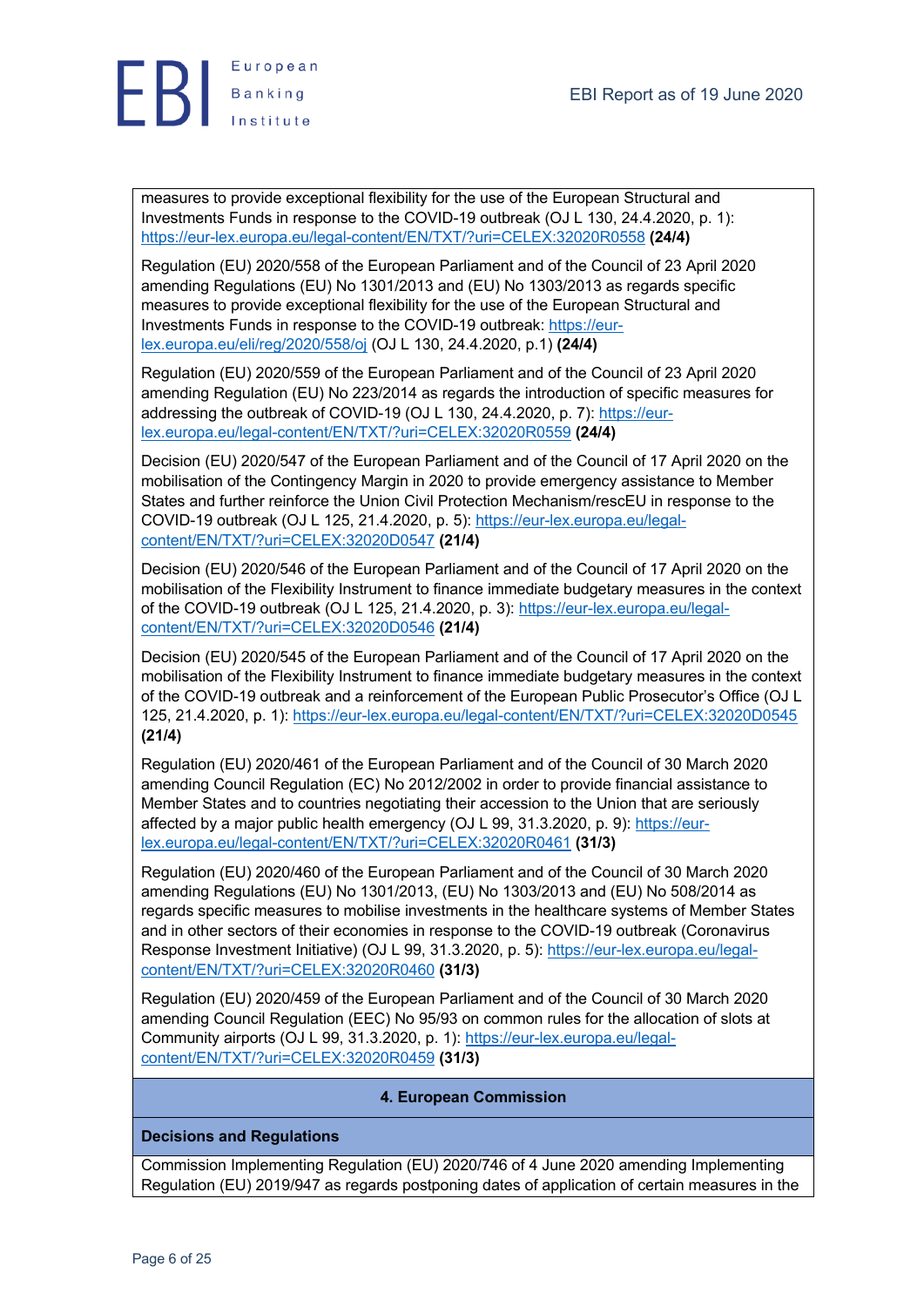

context of the COVID-19 pandemic (OJ L 176, 5.6.2020, p. 13): https://eur-lex.europa.eu/legalcontent/EN/TXT/?uri=uriserv:OJ.L\_.2020.176.01.0013.01.ENG&toc=OJ:L:2020:176:TOC **(5/6)**

Commission Implementing Regulation (EU) 2020/745 of 4 June 2020 amending Regulation (EU) 2018/1042 as regards postponing dates of application of certain measures in the context of the COVID-19 pandemic (OJ L 176, 5.6.2020, p. 11): https://eur-lex.europa.eu/legalcontent/EN/TXT/?uri=uriserv:OJ.L\_.2020.176.01.0011.01.ENG&toc=OJ:L:2020:176:TOC **(5/6)**

Commission Implementing Regulation (EU) 2020/568 of 23 April 2020 making the exportation of certain products subject to the production of an export authorization (OJ L 129, 24.4.2020, p. 7): https://eur-lex.europa.eu/legal-content/EN/TXT/?uri=CELEX:32020R0568 **(24/4)**

Commission Decision (EU) 2020/491 of 3 April 2020 on relief from import duties and VAT exemption on importation granted for goods needed to combat the effects of the COVID-19 outbreak during 2020 (OJ L 103I, 3.4.2020, p. 1): https://eur-lex.europa.eu/legalcontent/EN/TXT/?uri=CELEX:32020D0491 **(3/4)**

Commission Implementing Regulation (EU) 2020/466 of 30 March 2020 on temporary measures to contain risks to human, animal and plant health and animal welfare during certain serious disruptions of Member States' control systems due to coronavirus disease (COVID-19) (OJ L 98, 31.3.2020, p. 30): https://eur-lex.europa.eu/legal-content/EN/TXT/?uri=CELEX:32020R0466 **(31/3)**

Commission Implementing Decision (EU) 2020/452 of 26 March 2020 amending Implementing Decision (EU) 2019/570 as regards capacities established to respond to low probability risks with a high impact (OJ L 94I , 27.3.2020, p. 1): https://eur-lex.europa.eu/legalcontent/EN/TXT/?uri=CELEX:32020D0452 **(27/3)**

Commission Implementing Decision (EU) 2020/414 of 19 March 2020 amending Implementing Decision (EU) 2019/570 as regards medical stockpiling rescEU capacities (OJ L 82I , 19.3.2020, p. 1): https://eur-lex.europa.eu/legal-content/EN/TXT/?uri=CELEX:32020D0414 **(19/3)**

Commission Implementing Regulation (EU) 2020/402 of 14 March 2020 making the exportation of certain products subject to the production of an export authorisation (OJ L 077I, 15.3.2020, p. 1): https://eur-lex.europa.eu/legal-content/EN/TXT/?uri=CELEX%3A02020R0402-20200321 **(15/3)**

# **Proposals for legislative acts**

Proposal for a Council Regulation establishing a European Union Recovery Instrument to support the recovery in the aftermath of the COVID-19 pandemic (COM 2020 441 final): https://ec.europa.eu/info/sites/info/files/about\_the\_european\_commission/eu\_budget/com\_2020 \_441\_en\_act\_part1\_v13.pdf **(28/5)**

Proposal for a Regulation of the European Parliament and of the Council amending Regulation (EU) No 223/2014 as regards the introduction of specific measures for addressing the COVID-19 crisis (COM 2020 223 final):

https://ec.europa.eu/info/sites/info/files/com\_2020\_223\_2\_en\_act\_part1\_v8.pdf **(28/5)**

Amended proposal for a Regulation of the European Parliament and of the Council establishing the Just Transition Fund (COM 2020 460 final):

https://ec.europa.eu/info/sites/info/files/about\_the\_european\_commission/eu\_budget/com\_2020 \_460\_en\_act\_v6.pdf **(28/5)**

Proposal for a Regulation of the European Parliament and of the Council establishing a Recovery and Resilience Facility (COM 2020 408 final): https://ec.europa.eu/info/sites/info/files/com\_2020\_408\_en\_act\_part1\_v9.pdf **(28/5)**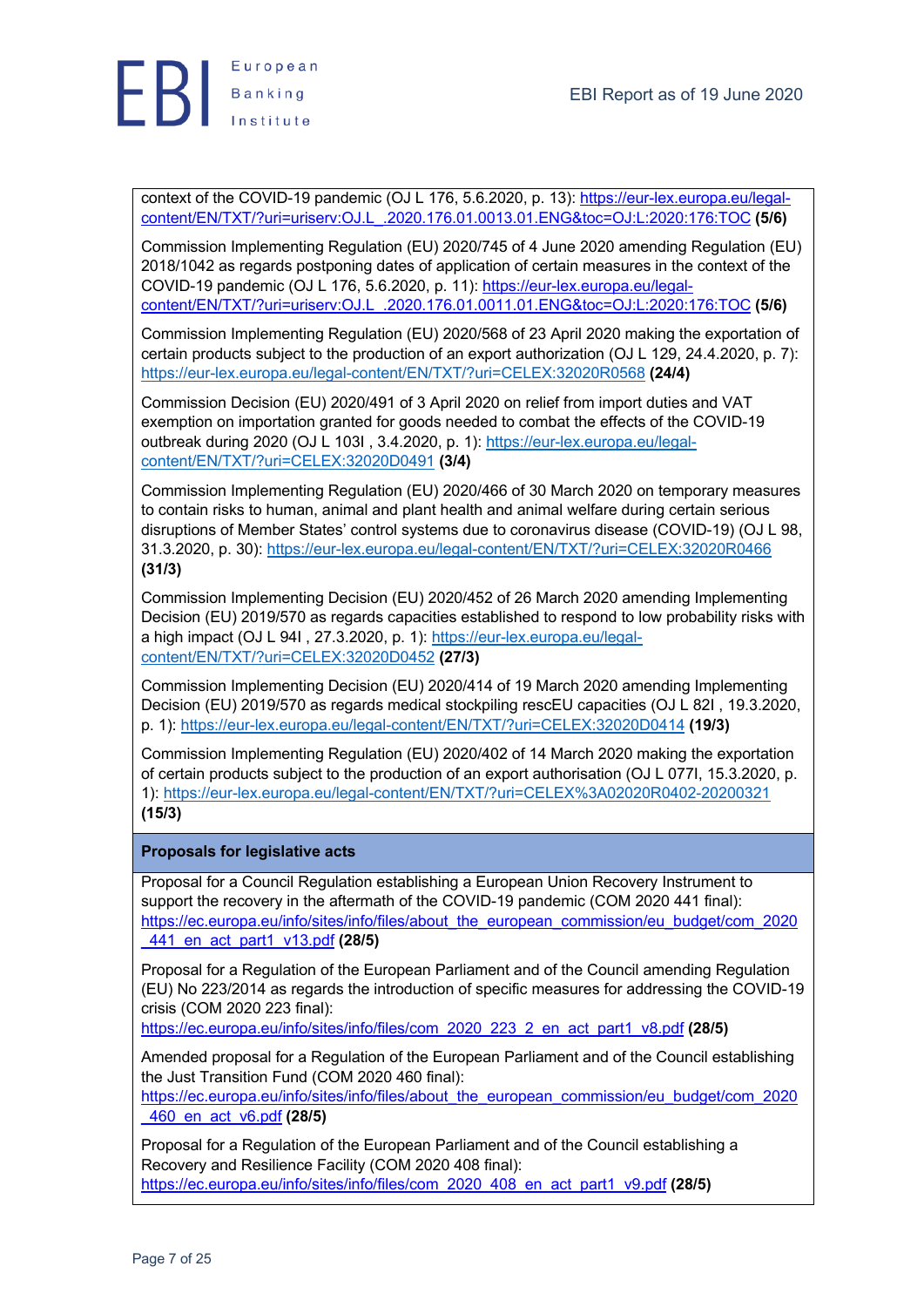

Proposal for a Regulation of the European Parliament and of the Council establishing a Technical Support Instrument (COM 2020 409 final): https://ec.europa.eu/info/sites/info/files/about\_the\_european\_commission/eu\_budget/com\_2020 \_409\_en\_act\_part1\_v7.pdf **(28/5)**

Amended proposal for a Regulation of the European Parliament and of the Council on the European Social Fund Plus (ESF+) (COM 2020 447 final):

https://ec.europa.eu/info/sites/info/files/about\_the\_european\_commission/eu\_budget/com\_2020 \_447\_en\_act\_9.pdf **(28/5)**

Proposal for a Regulation of the European Parliament and of the Council amending Regulation (EU) No 1303/2013 as regards exceptional additional resources and implementing arrangements under the Investment for growth and jobs goal to provide assistance for fostering crisis repair in the context of the COVID-19 pandemic and preparing a green, digital and resilient recovery of the economy (REACT-EU) (COM 2020 451 final):

https://ec.europa.eu/info/sites/info/files/com\_2020\_451\_act\_v8.pdf **(28/5)**

Amended proposal for a Regulation of the European Parliament and of the Council on the European Regional Development Fund and on the Cohesion Fund (COM 2020 452 final): https://ec.europa.eu/info/sites/info/files/com\_2020\_452\_en\_act\_v8.pdf **(28/5)**

Proposal for a Regulation of the European Parliament and of the Council on the public sector loan facility under the Just Transition Mechanism (COM 2020 453 final): https://ec.europa.eu/info/sites/info/files/about\_the\_european\_commission/eu\_budget/com2020 453\_en\_act\_part1\_v10.pdf **(28/5)**

Amended proposal for a Regulation of the European Parliament and of the Council laying down common provisions on the European Regional Development Fund, the European Social Fund Plus, the Cohesion Fund, the Just Transition Fund and the European Maritime and Fisheries Fund and financial rules for those and for the Asylum and Migration Fund, the Internal Security Fund and the Border Management and Visa Instrument (COM 2020 450 final): https://ec.europa.eu/info/sites/info/files/com2020\_450\_en\_act\_part1\_v8.pdf **(28/5)**

Proposal for a Regulation of the European Parliament and of the Council on the establishment of a Programme for the Union's action in the field of health –for the period 2021-2027 and repealing Regulation (EU) No 282/2014 ("EU4Health Programme") (COM 2020 405 final): https://ec.europa.eu/info/sites/info/files/com\_2020\_405\_en\_act\_v11.pdf **(28/5)**

Proposal for a Regulation of the European Parliament and of the Council amending Regulations (EU) No 575/2013 and (EU) 2019/876 as regards adjustments in response to the COVID-19 pandemic (COM/2020/310 final): https://ec.europa.eu/finance/docs/law/200428-bankingpackage-proposal\_en.pdf **(28/4)**

Proposal for a Regulation of the European Parliament and of the Council amending Regulation (EU) 2017/745 on medical devices as regards the dates of application of certain of its provisions (COM/2020/144 final): https://eur-lex.europa.eu/legalcontent/EN/TXT/?uri=CELEX:52020PC0144 **(3/4)**

Proposal for a Decision of the European Parliament and of the Council amending Decision (EU) 2020/265 as regards adjustments to the amounts mobilised from the Flexibility Instrument for 2020 to be used for migration, refugee inflows and security threats, for immediate measures in the framework of the COVID-19 outbreak and for reinforcement of the European Public Prosecutor's Office (COM/2020/171 final): https://eur-lex.europa.eu/legalcontent/EN/TXT/?uri=CELEX:52020PC0171 **(2/4)**

Proposal for a Regulation of the European Parliament and of the Council amending Regulation (EU) No 223/2014 as regards the introduction of specific measures for addressing the COVID-19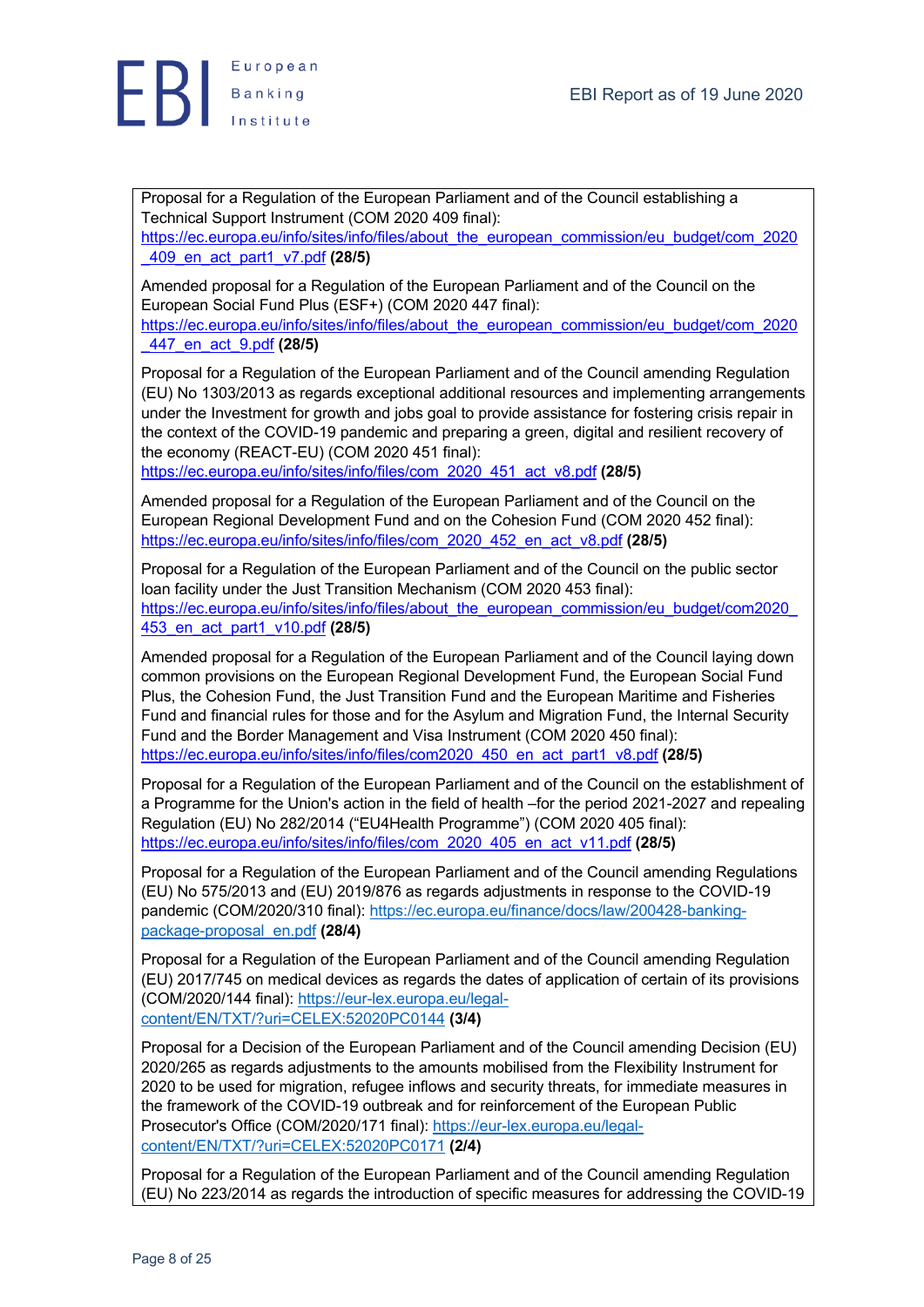

crisis (COM/2020/141 final): https://eur-lex.europa.eu/legalcontent/EN/TXT/?uri=CELEX:52020PC0141 **(2/4)**

Proposal for a Decision of the European Parliament and of the Council on the mobilisation of the Contingency Margin in 2020 to provide emergency assistance to Member States and further reinforce the Union Civil Protection Mechanism/rescEU in response to the COVID-19 outbreak (COM/2020/172 final): https://ec.europa.eu/info/sites/info/files/dab\_2-2020\_- \_emergency\_support\_instrument\_esi\_0.pdf **(2/4)**

Proposal for a Council Regulation amending Regulation (EU, Euratom) No 1311/2013 laying down the multiannual financial framework for the years 2014-2020 (COM/2020/174 final): https://ec.europa.eu/info/sites/info/files/com174final - en -\_proposal\_amendment\_mff\_regulation\_2014-2020.pdf **(2/4)**

Proposal for a Council Regulation on the establishment of a European instrument for temporary support to mitigate unemployment risks in an emergency (SURE) following the COVID-19 outbreak (COM/2020/139 final): https://eur-lex.europa.eu/legalcontent/EN/TXT/?qid=1586858565026&uri=CELEX:52020PC0139 **(2/4)**

Proposal for a Regulation of the European Parliament and of the Council amending Regulation (EU) No 1303/2013 and Regulation (EU) No 1301/2013 as regards specific measures to provide exceptional flexibility for the use of the European Structural and Investments Funds in response to the COVID-19 outbreak (COM/2020/138 final): https://eur-lex.europa.eu/legalcontent/EN/TXT/?qid=1586858565026&uri=CELEX:52020PC0138 **(2/4)**

# **Communications / Guidelines / Recommendations**

Communication from the Commission Guidance for a phased and coordinated resumption of visa operations 2020/C 197 I/01 (OJ C 197I , 12.6.2020, p. 1): https://eur-lex.europa.eu/legalcontent/EN/TXT/?uri=uriserv:OJ.CI.2020.197.01.0001.01.ENG&toc=OJ:C:2020:197I:TOC **(12/6)**

Communication from the Commission to the European Parliament, the European Council And the Council on the third assessment of the application of the temporary restriction on nonessential travel to the EU (COM 2020 399 final):

https://ec.europa.eu/info/sites/info/files/communication-assessment-temporary-restriction-nonessential-travel\_en.pdf **(11/6)**

Joint Communication to the European Parliament, the European Council, the Council, the European Economic and Social Committee and the Committee of the Regions: Tackling COVID-19 disinformation - Getting the facts right (JOIN/2020/8 final): https://eur-lex.europa.eu/legalcontent/EN/TXT/?uri=CELEX:52020JC0008 **(10/6)**

Communication from the Commission to the European Parliament, the European Council, the Council, the European Economic And Social Committee and the Committee of the Regions: Europe's moment: Repair and Prepare for the Next Generation (COM 2020 456 final): https://ec.europa.eu/info/sites/info/files/communication-europe-moment-repair-prepare-nextgeneration.pdf **(27/5)**

Communication from the Commission to the European Parliament, the European Council, the Council, the European Economic And Social Committee and the Committee of the Regions: The EU budget powering the recovery plan for Europe (COM 2020 442 final): https://ec.europa.eu/info/sites/info/files/about\_the\_european\_commission/eu\_budget/1\_en\_act\_ part1\_v9.pdf **(27/5)**

Commission Recommendation (EU) 2020/648 of 13 May 2020 on vouchers offered to passengers and travellers as an alternative to reimbursement for cancelled package travel and transport services in the context of the COVID-19 pandemic (OJ L 151, 14.5.2020, p. 10):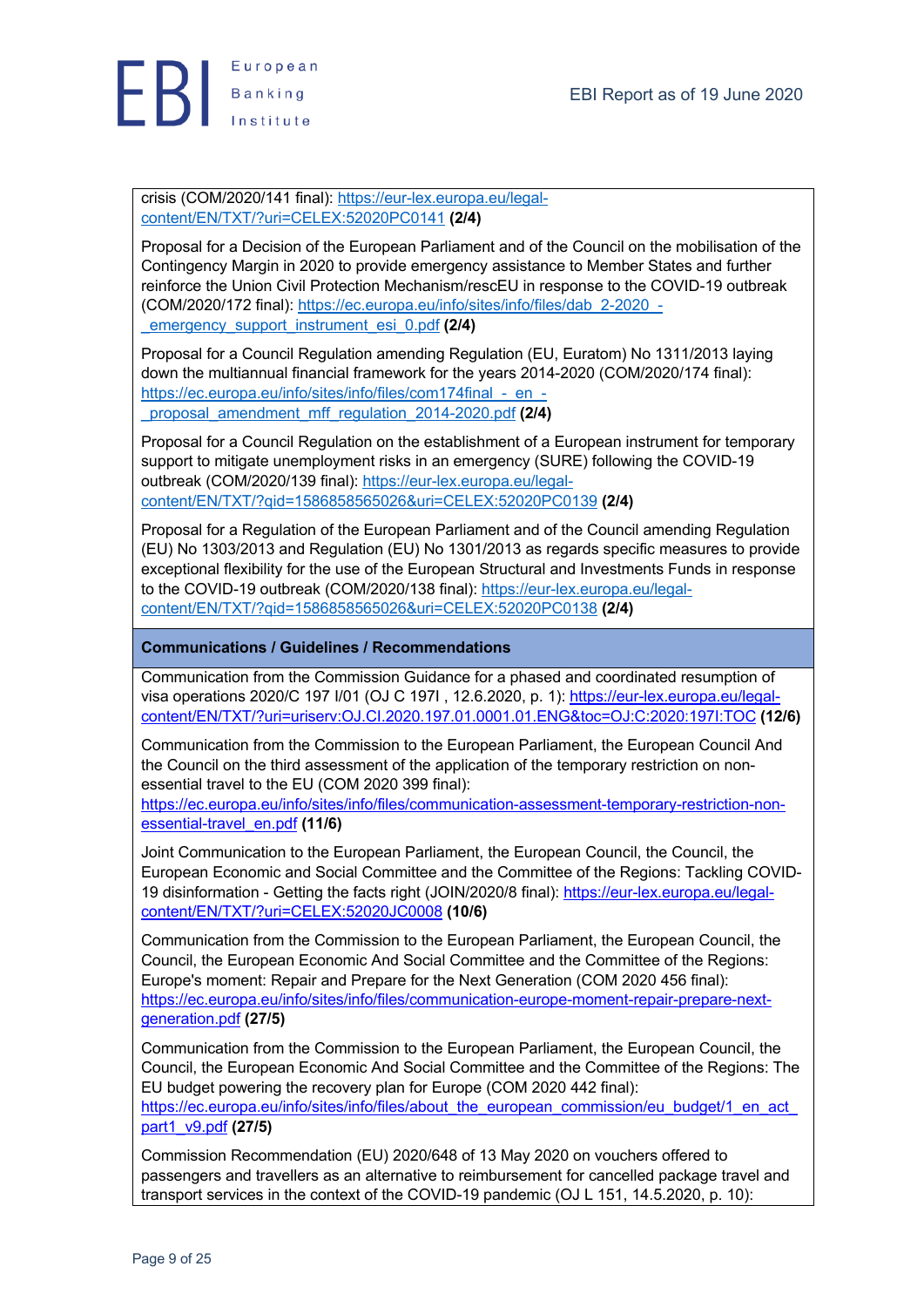

## https://eur-lex.europa.eu/legal-

content/EN/TXT/?uri=uriserv:OJ.L\_.2020.151.01.0010.01.ENG&toc=OJ:L:2020:151:TOC **(14/5)**

Communication from the Commission to the European Parliament, the Council, the European Economic and Social Committee and the Committee of the Regions on Tourism and transport in 2020 and beyond (COM 2020 550 final): https://ec.europa.eu/info/sites/info/files/communicationcommission-tourism-transport-2020-and-beyond\_en.pdf **(13/5)**

Communication from the Commission COVID-19: Towards a phased and coordinated approach for restoring freedom of movement and lifting internal border controls (C 2020 3250 final): https://ec.europa.eu/info/sites/info/files/communication\_freemovement.pdf **(13/5)**

Communication from the Commission COVID-19: Guidelines on the progressive restoration of transport services and connectivity (C 2020 3139 final): https://ec.europa.eu/info/sites/info/files/communication\_transportservices.pdf **(13/5)**

Communication from the Commission COVID-19: EU Guidance for the progressive resumption of tourism services and for health protocols in hospitality establishments (C 2020 3251 final): https://ec.europa.eu/info/sites/info/files/communication\_tourismservices\_healthprotocols.pdf\_1.p df **(13/5)**

Communication from the Commission: Amendment to the Temporary Framework for State aid measures to support the economy in the current COVID-19 outbreak: https://ec.europa.eu/competition/state\_aid/what\_is\_new/sa\_covid19\_2nd\_amendment\_temporar y\_framework\_en.pdf **(8/5)**

Communication from the Commission to the European Parliament and the Council: Commission Interpretative Communication on the application of the accounting and prudential frameworks to facilitate EU bank lending (COM/2020/169 final): https://ec.europa.eu/finance/docs/law/200428 banking-package-communication\_en.pdf **(28/4)**

Statement of the Commission relating to Regulation (EU) 2020/560 of the European Parliament and of the Council amending Regulations (EU) No 508/2014 and (EU) No 1379/2013 as regards specific measures to mitigate the impact of the COVID-19 outbreak in the fishery and aquaculture sector (OJ C 138I, 28.4.2020, p. 1): https://eur-lex.europa.eu/legalcontent/EN/TXT/?uri=CELEX:32020C0428(01) **(28/4)**

Joint European Roadmap towards lifting COVID-19 containment measures (OJ C 126, 17.4.2020, p. 1): https://eur-lex.europa.eu/legal-content/EN/TXT/?uri=CELEX:52020XC0417(06) **(17/4)**

Communication from the Commission: Guidelines on COVID-19 in vitro diagnostic tests and their performance (OJ C 122I , 15.4.2020, p. 1): https://eur-lex.europa.eu/legalcontent/EN/TXT/?uri=CELEX:52020XC0415(04) **(15/4)**

Communication from the Commission Guidelines on protection of health, repatriation and travel arrangements for seafarers, passengers and other persons on board ships (OJ C 119, 14.4.2020, p. 1): https://eur-lex.europa.eu/legal-content/EN/TXT/?uri=CELEX:52020XC0414(01) **(14/4)**

Commission Recommendation (EU) 2020/518 of 8 April 2020 on a common Union toolbox for the use of technology and data to combat and exit from the COVID-19 crisis, in particular concerning mobile applications and the use of anonymised mobility data (OJ L 114, 14.4.2020, p. 7): https://eur-lex.europa.eu/legal-content/EN/TXT/?uri=CELEX:32020H0518 **(14/4)**

Communication from the Commission on Temporary Framework for assessing antitrust issues related to business cooperation in response to situations of urgency stemming from the current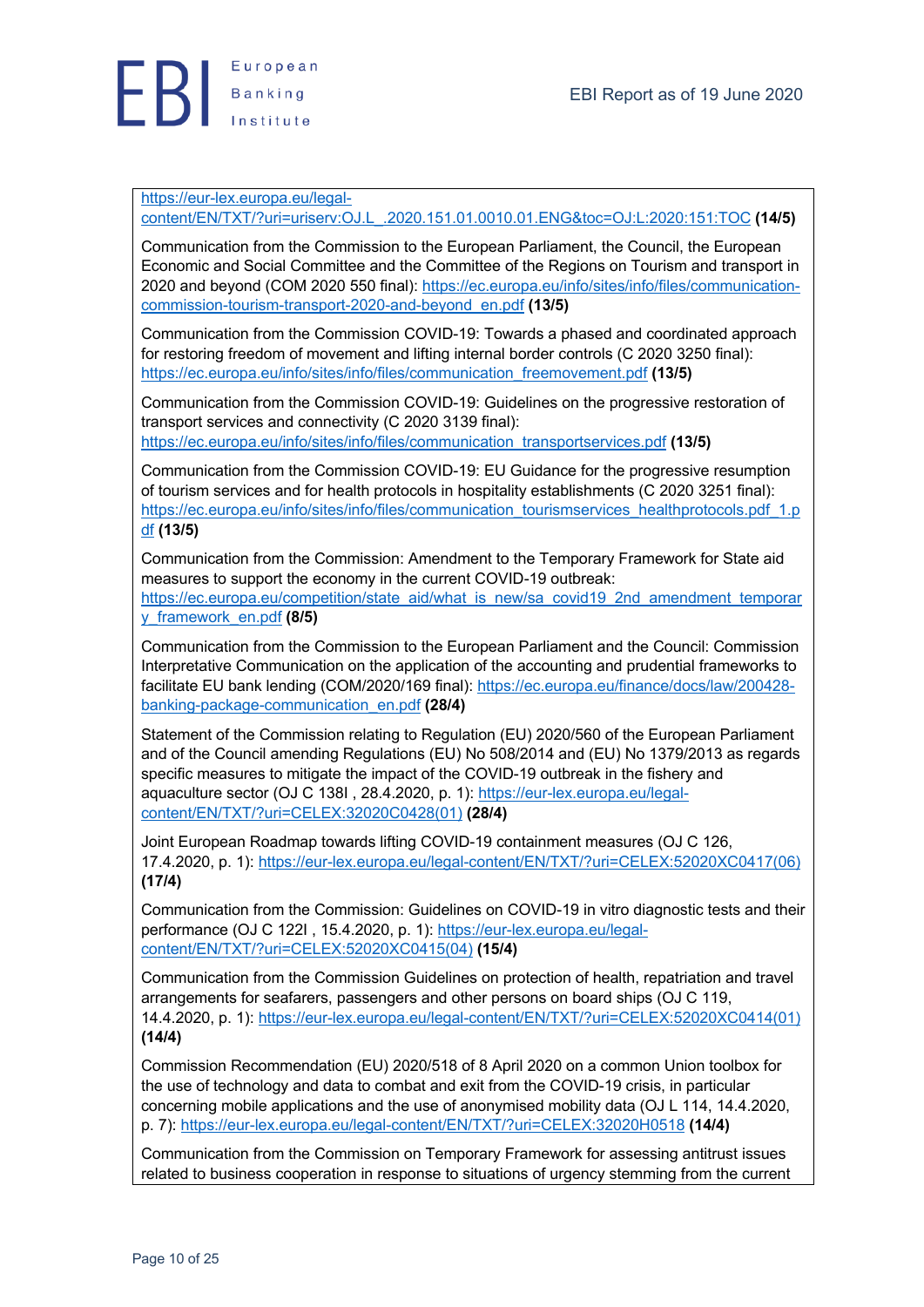

COVID-19 outbreak (OJ C 116 I, 8.4.2020, p. 7): https://eur-lex.europa.eu/legalcontent/EN/TXT/HTML/?uri=CELEX:52020XC0408(04)&from=EL **(8/4)**

Joint Communication to the European Parliament, the Council, the European Economic and Social Committee and the Committee of the Regions Communication on the Global EU response to COVID-19 (JOIN/2020/11 final): https://eur-lex.europa.eu/legalcontent/EN/TXT/?uri=CELEX:52020JC0011 **(8/4)**

Communication from the Commission to the European Parliament, the European Council and the Council on the assessment of the application of the temporary restriction on non-essential travel to the EU (COM/2020/148 final): https://eur-lex.europa.eu/legalcontent/EN/TXT/?uri=CELEX:52020DC0148 **(8/4)**

Communication from the Commission on Amendment to the Temporary Framework for State aid measures to support the economy in the current COVID-19 outbreak (OJ C 112I, 4.4.2020, p. 1): https://eur-lex.europa.eu/legal-

content/EN/TXT/?uri=uriserv:OJ.CI.2020.112.01.0001.01.ENG&toc=OJ:C:2020:112I:FULL **(4/4)**

Communication from the Commission: Guidelines on EU Emergency Assistance on Cross-Border Cooperation in Healthcare related to the COVID-19 crisis (OJ C 111I, 3.4.2020, p. 1): https://eur-lex.europa.eu/legal-content/EN/TXT/?uri=CELEX:52020XC0403(02) **(3/4)**

Communication from the Commission to the Council And the European Parliament on Technical adjustment in respect of special instruments for 2020 (Article 6(1)(e) and (f) of Council Regulation No 1311/2013 laying down the multiannual financial framework for the years 2014- 2020) (COM/2020/173 final): https://ec.europa.eu/transparency/regdoc/rep/1/2020/EN/COM-2020-173-F1-EN-MAIN-PART-1.PDF **(2/4)**

Communication from the Commission to the European Parliament, the European Council, the Council, the European Economic And Social Committee and the Committee of the Regions on Coronavirus Response: Using every available euro in every way possible to protect lives and livelihoods (COM/2020/143 final): https://eur-lex.europa.eu/legalcontent/EN/TXT/?qid=1586858565026&uri=CELEX:52020DC0143 **(2/4)**

EU Solidarity Fund: application guidelines for Covid-19 assistance: https://ec.europa.eu/regional\_policy/en/newsroom/news/2020/04/04-02-2020-eu-solidarity-fundapplication-guidelines-for-covid-19-assistance **(2/4)**

Communication from the Commission — Guidance from the European Commission on using the public procurement framework in the emergency situation related to the COVID-19 crisis (OJ C108I, 1.4.2020, p. 1): https://eur-lex.europa.eu/legal-

content/EN/TXT/?uri=uriserv:OJ.CI.2020.108.01.0001.01.ENG&toc=OJ:C:2020:108I:FULL **(1/4)**

Communication from the Commission — Guidelines concerning the exercise of the free movement of workers during COVID-19 outbreak (OJ C102I, 30.3.2020, p. 12): https://eurlex.europa.eu/legal-

content/EN/TXT/?uri=uriserv:OJ.CI.2020.102.01.0012.01.ENG&toc=OJ:C:2020:102I:FULL **(30/3)**

Communication from the Commission — COVID-19 — Guidance on the implementation of the temporary restriction on non-essential travel to the EU, on the facilitation of transit arrangements for the repatriation of EU citizens, and on the effects on visa policy (OJ C 102I, 30.3.2020, p. 3): https://eur-lex.europa.eu/legal-

content/EN/TXT/?uri=uriserv:OJ.CI.2020.102.01.0003.01.ENG&toc=OJ:C:2020:102I:FULL **(30/3)**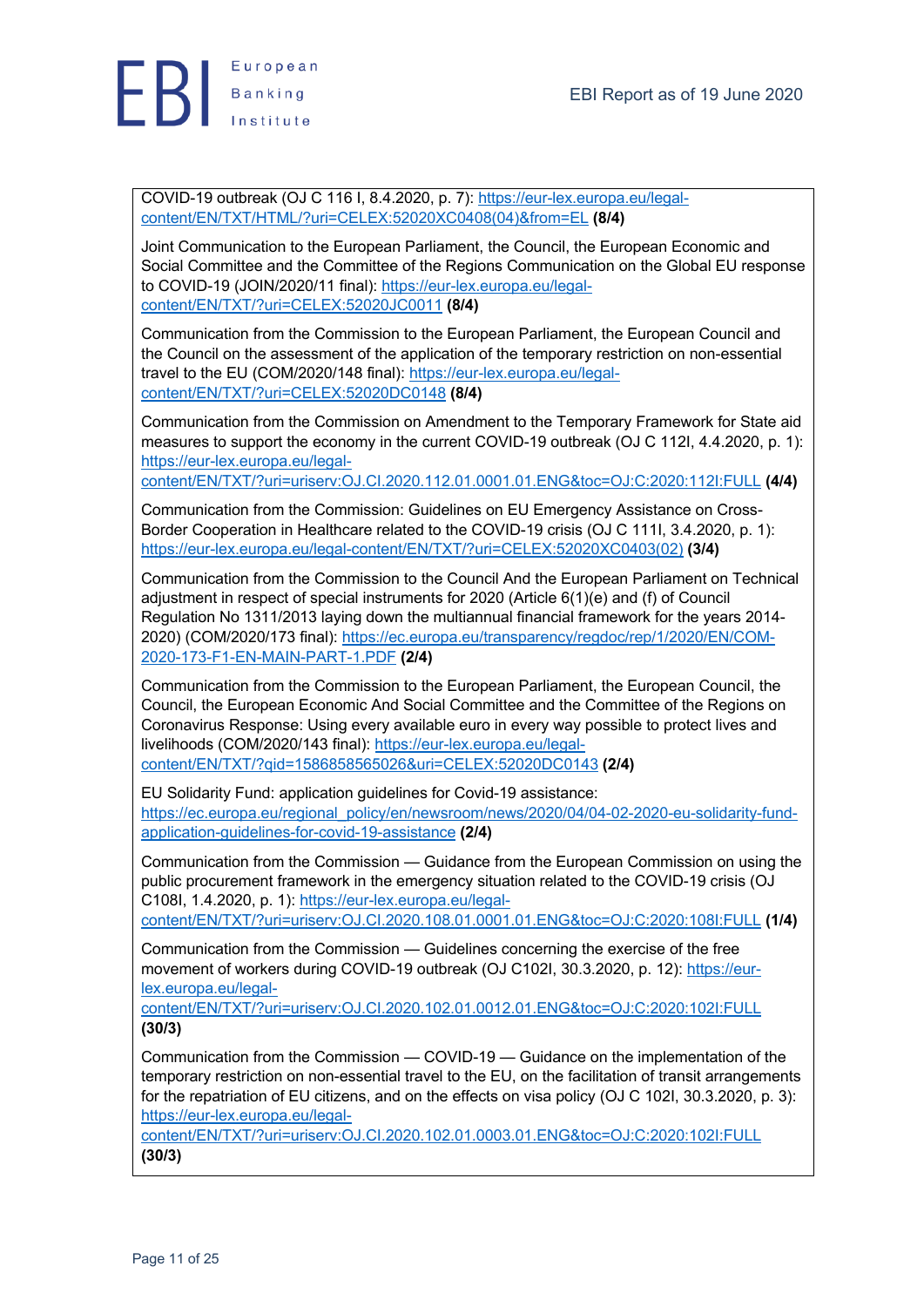

Communication from the Commission amending the Annex to the Communication from the Commission to the Member States on the application of Articles 107 and 108 of the Treaty on the Functioning of the European Union to short-term export-credit insurance (OJ C101I, 28.3.2020, p. 1): https://eur-lex.europa.eu/legal-

content/EN/TXT/?uri=uriserv:OJ.CI.2020.101.01.0001.01.ENG&toc=OJ:C:2020:101I:FULL **(28/3)**

Communication from the Commission European Commission Guidelines: Facilitating Air Cargo Operations during COVID-19 outbreak (OJ C 100I , 27.3.2020, p. 1): https://eurlex.europa.eu/legal-content/EN/TXT/?uri=CELEX:52020XC0327(03) **(27/3)**

Communication from the Commission on Guidance to the Member States concerning foreign direct investment and free movement of capital from third countries, and the protection of Europe's strategic assets, ahead of the application of Regulation (EU) 2019/452 (FDI Screening Regulation) (OJ C 99I, 26.3.2020, p. 1): https://eur-lex.europa.eu/legalcontent/EN/TXT/HTML/?uri=CELEX:52020XC0326(03)&from=EL **(26/3)**

Communication from the Commission on the implementation of the Green Lanes under the Guidelines for border management measures to protect health and ensure the availability of goods and essential services (OJ C 96I , 24.3.2020, p. 1): https://eur-lex.europa.eu/legalcontent/EN/TXT/?uri=CELEX:52020XC0324(01) **(24/3)**

Communication from the Commission to the Council on the activation of the general escape clause of the Stability and Growth Pact (COM/2020/123 final): https://ec.europa.eu/info/sites/info/files/economy-finance/2\_en\_act\_part1\_v3-adopted\_text.pdf **(20/3)**

Communication from the Commission Guidance note to Member States related to Commission Implementing Regulation (EU) 2020/402 making the exportation of certain products subject to the production of an export authorisation, as last amended by Commission Implementing Regulation (EU) 2020/426 (OJ C 91I, 20.3.2020, p. 10): https://eur-lex.europa.eu/legalcontent/EN/TXT/?uri=uriserv:OJ.CI.2020.091.01.0010.01.ENG&toc=OJ:C:2020:091I:FULL **(20/3)**

Communication from the Commission on Temporary Framework for State aid measures to support the economy in the current COVID-19 outbreak (OJ C 91I, 20.3.2020, p. 1): https://eurlex.europa.eu/legal-

content/EN/TXT/?uri=uriserv:OJ.CI.2020.091.01.0001.01.ENG&toc=OJ:C:2020:091I:FULL **(20/3)**

Commission Notice Interpretative Guidelines on EU passenger rights regulations in the context of the developing situation with Covid-19 (OJ C 89I , 18.3.2020, p. 1): https://eurlex.europa.eu/legal-content/EN/TXT/?uri=CELEX:52020XC0318(04) **(18/3)**

Communication from the Commission to the European Parliament, the European Council And the Council COVID-19: Temporary Restriction on Non-Essential Travel to the EU (COM/2020/115 final): https://eur-lex.europa.eu/legalcontent/EN/TXT/?uri=CELEX:52020DC0115 **(16/3)**

Commission Recommendation (EU) 2020/403 of 13 March 2020 on conformity assessment and market surveillance procedures within the context of the COVID-19 threat (OJ L 79I , 16.3.2020, p. 1): https://eur-lex.europa.eu/legal-content/EN/TXT/?uri=CELEX:32020H0403 **(16/3)**

Covid-19 Guidelines for border management measures to protect health and ensure the availability of goods and essential services (OJ C 86I , 16.3.2020, p. 1): https://eurlex.europa.eu/legal-content/EN/TXT/?uri=CELEX:52020XC0316(03) **(16/3)**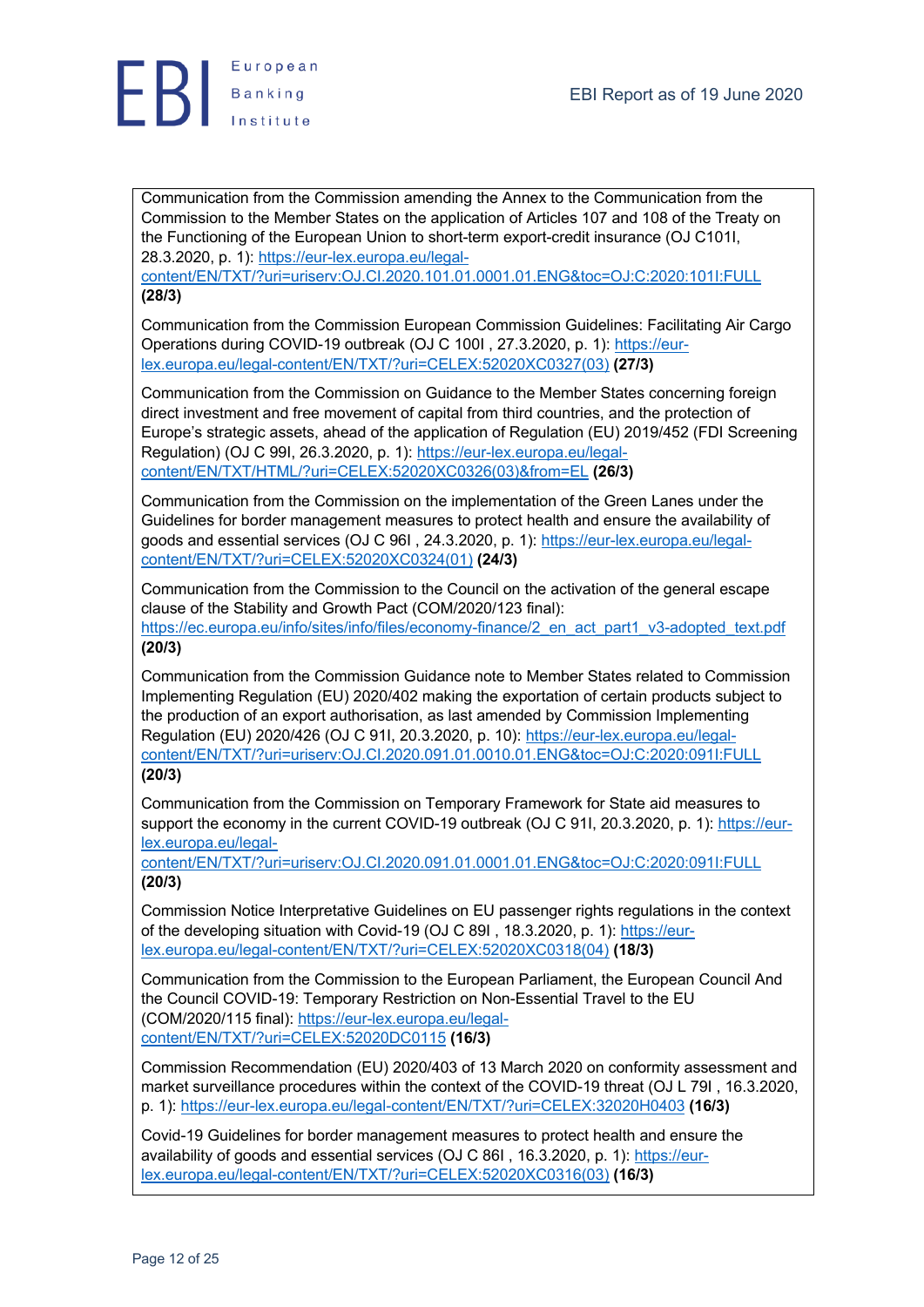

On the consequences of the COVID-19 outbreak on anti-dumping and anti-subsidy investigations (OJ C 86, 16.3.2020, p. 6): https://eur-lex.europa.eu/legalcontent/EN/TXT/?uri=CELEX:52020XC0316(02) **(16/3)**

Communication from the Commission to the European Parliament, the European Council, the Council, the European Central Bank, the European Investment Bank and the Eurogroup on Coordinated economic response to the COVID-19 Outbreak (COM/2020/112 final): https://eurlex.europa.eu/legal-content/EN/TXT/?qid=1586858565026&uri=CELEX:52020DC0112 **(13/3)**

**Other**

State aid rules and coronavirus:

https://ec.europa.eu/competition/state\_aid/what\_is\_new/covid\_19.html **(18/6)**

Coronavirus: Using European supercomputing, EU-funded research project demonstrates promising results for potential treatment:

https://ec.europa.eu/commission/presscorner/detail/en/IP\_20\_890 **(18/6)**

Coronavirus: EU funding for the transport of medical goods, medical teams and patients: https://ec.europa.eu/commission/presscorner/detail/en/ip\_20\_1118 **(18/6)**

Coronavirus: EU supports Central African Republic with €54 million to limit socio-economic risks: https://ec.europa.eu/commission/presscorner/detail/en/ip\_20\_1074 **(18/6)**

Investment Plan: EU funds COVID-19 vaccine research, school construction, impact-driven digital technologies and renewable energy: https://ec.europa.eu/newsroom/ecfin/itemdetail.cfm?item\_id=680300&utm\_source=ecfin\_newsroom&utm\_medium=Website&utm\_campai gn=ecfin&utm\_content=Investment%20Plan%20EU%20funds%20COVID- %20vaccine%20research%20school%20construction%20i&lang=en **(18/6)**

Commission updates Horizon 2020 Work Programme to support coronavirus research and innovation: https://ec.europa.eu/info/news/commission-updates-horizon-2020-work-programmesupport-coronavirus-research-and-innovation-2020-jun-17\_en **(17/6)**

Coronavirus: Commission unveils EU vaccines strategy: https://ec.europa.eu/commission/presscorner/detail/en/ip\_20\_1103 **(17/6)**

Coronavirus: EU supports with €60 million a regional response to the pandemic in the Horn of Africa: https://ec.europa.eu/commission/presscorner/detail/en/ip\_20\_1064 **(17/6)**

Coronavirus: European Commission backs international initiative to facilitate trade in healthcare products: https://ec.europa.eu/commission/presscorner/detail/en/ip\_20\_1042 **(15/6)**

Re-open EU: Commission launches a website to safely resume travelling and tourism in the EU: https://ec.europa.eu/commission/presscorner/detail/en/IP\_20\_1045 **(15/6)**

Coronavirus global response: EU Humanitarian Air Bridge to Afghanistan and further support: https://ec.europa.eu/commission/presscorner/detail/en/ip\_20\_1059 **(15/6)**

Coronavirus: Commission Statement on consulting Member States on proposal to expand State aid Temporary Framework to further support micro, small and start-up companies and incentivise private investments:

https://ec.europa.eu/commission/presscorner/detail/en/statement\_20\_1054 **(12/6)**

Investment Plan for Europe: European Investment Bank to provide BioNTech with up to €100 million in debt financing for COVID-19 vaccine development and manufacturing: https://ec.europa.eu/commission/presscorner/detail/en/IP\_20\_1034 **(11/6)**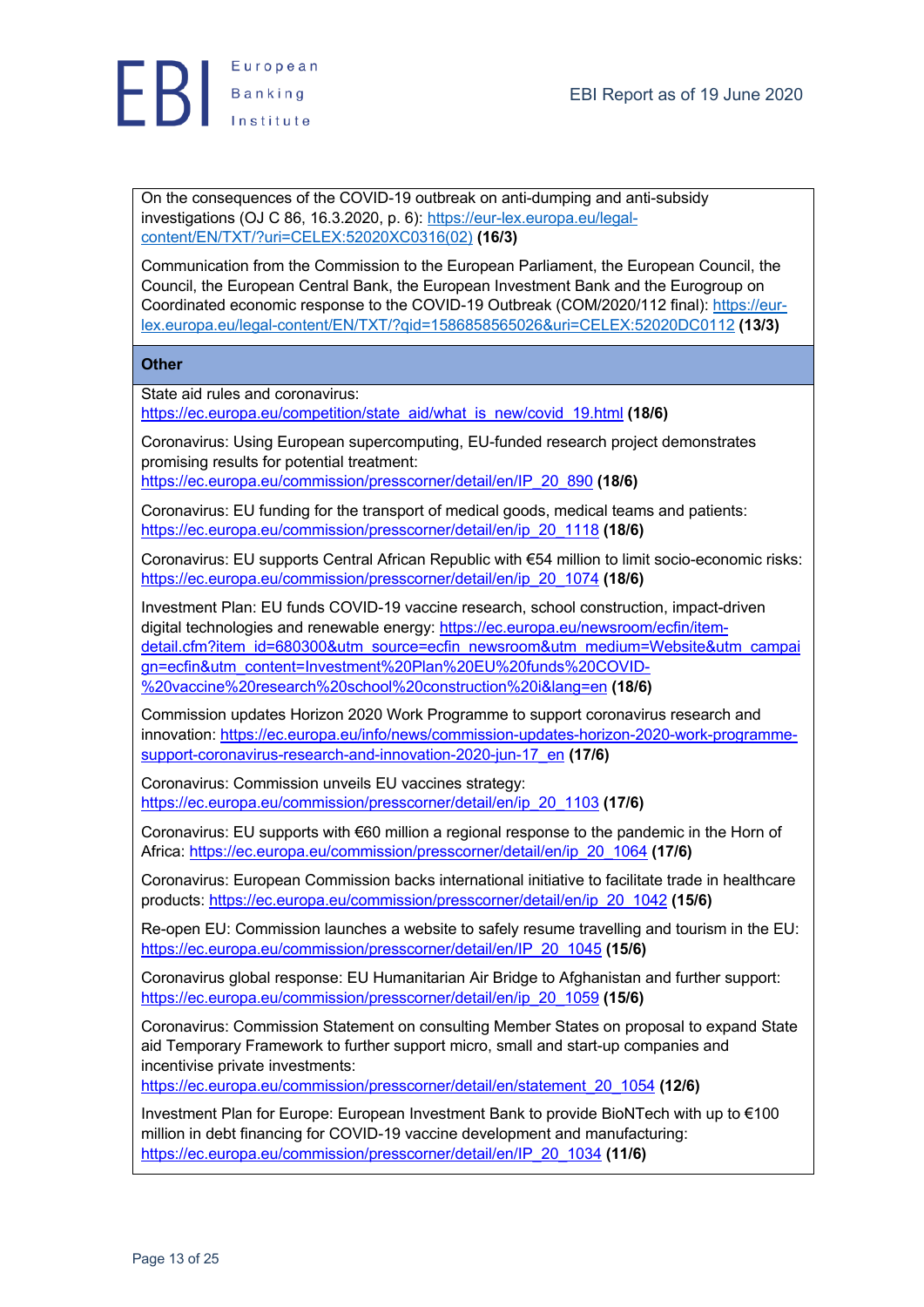

Coronavirus: EU strengthens action to tackle disinformation: https://ec.europa.eu/commission/presscorner/detail/en/ip\_20\_1006 **(10/6)**

Coronavirus: EU grants €314 million to innovative companies to combat the virus and support recovery: https://ec.europa.eu/commission/presscorner/detail/en/ip\_20\_1007 **(8/6)**

Coronavirus Global Response: European Commission pledges €300 million to Gavi: https://ec.europa.eu/commission/presscorner/detail/en/IP\_20\_989 **(4/6)**

Coronavirus global response: EU allocates additional €50 million in humanitarian aid: https://ec.europa.eu/commission/presscorner/detail/en/IP\_20\_905 **(20/5)**

European Semester Spring Package: Recommendations for a coordinated response to the coronavirus pandemic: https://ec.europa.eu/commission/presscorner/detail/en/ip\_20\_901 **(20/5)**

Coronavirus: Commission boosts urgently needed research and innovation with additional €122 million: https://ec.europa.eu/commission/presscorner/detail/en/ip\_20\_887 **(19/5)**

Pandemic Crisis Support Eligibility assessment:

https://ec.europa.eu/info/sites/info/files/economy-finance/20-05-04\_pre\_eligibility.pdf (the Annexes I-IV to this assessment are available here https://ec.europa.eu/info/business-economyeuro/economic-and-fiscal-policy-coordination/eu-financial-assistance/loanprogrammes/european-stability-mechanism-esm\_en **(6/5)**

Health Security Committee Audio meeting on the outbreak of COVID-19 Summary Report: https://ec.europa.eu/health/sites/health/files/preparedness\_response/docs/ev\_20200505\_sr\_en. pdf **(5/5)**

Coronavirus Global Response: €7.4 billion raised for universal access to vaccines: https://ec.europa.eu/commission/presscorner/detail/en/ip\_20\_797 **(4/5)**

Coronavirus: Commission proposes €3 billion macro-financial assistance package to support ten neighbouring countries: https://ec.europa.eu/commission/presscorner/detail/en/ip\_20\_716 **(22/4)**

Coronavirus: Commission Statement on consulting Member States on proposal to further expand State aid Temporary Framework to recapitalisation measures: https://ec.europa.eu/commission/presscorner/detail/en/statement\_20\_610 **(9/4)**

Coronavirus: Commission and European Investment Fund (part of EIB Group) unlock €8 billion in finance for 100,000 SMEs: https://ec.europa.eu/newsroom/ecfin/itemdetail.cfm?item\_id=673881&utm\_source=ecfin\_newsroom&utm\_medium=Website&utm\_campai gn=ecfin&utm\_content=Coronavirus%20Commission%20and%20European%20Investment%20 Fund%20part%20of%20EIB%20Group%20un&lang=en **(8/4)**

Coronavirus: Commission announces SURE proposal and mobilises all of its resources to protect lives and livelihoods: https://ec.europa.eu/newsroom/ecfin/itemdetail.cfm?item\_id=673875&utm\_source=ecfin\_newsroom&utm\_medium=Website&utm\_campai gn=ecfin&utm\_content=Coronavirus%20Commission%20announces%20SURE%20proposal%2 0and%20mobilises%20all%20of%20its%20re&lang=en **(8/4)**

Coronavirus Response Investment Initiative Plus: New actions to mobilise essential investments and resources:https://ec.europa.eu/regional\_policy/en/newsroom/news/2020/04/04-02-2020coronavirus-response-investment-initiative-plus-new-actions-to-mobilise-essential-investmentsand-resources **(2/4)**

Coronavirus Response Investment Initiative (CRII) adopted: https://ec.europa.eu/regional\_policy/en/newsroom/news/2020/03/30-03-2020-coronavirusresponse-investment-initiative-adopted **(30/3)**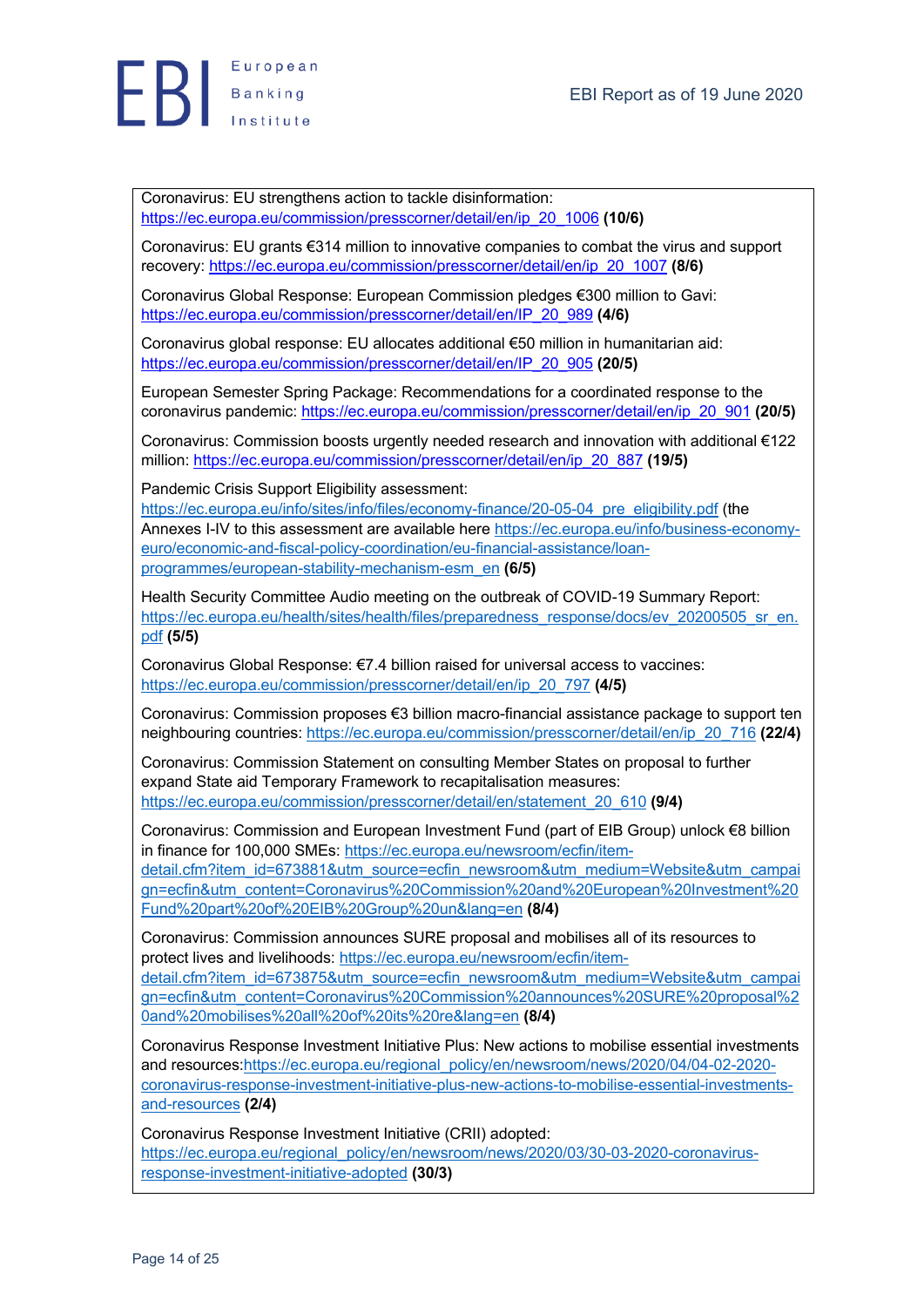

Coronavirus: Commission Statement on consulting Member States on the proposal to extend State aid Temporary Framework:

https://ec.europa.eu/commission/presscorner/detail/en/statement\_20\_551 **(27/3)**

State aid: Commission adopts Temporary Framework to enable Member States to further support the economy in the COVID-19 outbreak: https://ec.europa.eu/commission/presscorner/detail/en/ip\_20\_496 **(19/3)**

# **5. Measures taken by Member States**

Coronavirus Outbreak – List of Member State Measures approved under Article 107(2)b TFEU, Article 107(3)b TFEU and under the Temporary State Aid Framework: https://ec.europa.eu/competition/state\_aid/what\_is\_new/State\_aid\_decisions\_TF\_and\_107\_2b\_ 107\_3b\_107\_3c.pdf **(16/6)**

Overview of national measures by Member State:https://ec.europa.eu/newsroom/ecfin/itemdetail.cfm?item\_id=673882&utm\_source=ecfin\_newsroom&utm\_medium=Website&utm\_campai gn=ecfin&utm\_content=Overview%20of%20national%20measures%20by%20Member%20State &lang=en

# **6. Organisation for Economic Co-operation and Development (OECD)**

The territorial impact of COVID-19: Managing the crisis across levels of government: http://www.oecd.org/coronavirus/policy-responses/the-territorial-impact-of-covid-19-managingthe-crisis-across-levels-of-government-d3e314e1 **(16/6)**

COVID-19 and international trade: Issues and actions: http://www.oecd.org/coronavirus/policyresponses/covid-19-and-international-trade-issues-and-actions-494da2fa **(12/6)**

Stocktaking report on immediate public procurement and infrastructure responses to COVID-19: http://www.oecd.org/coronavirus/policy-responses/stocktaking-report-on-immediate-publicprocurement-and-infrastructure-responses-to-covid-19-248d0646 **(12/6)**

Evaluating the initial impact of COVID-19 containment measures on economic activity: http://www.oecd.org/coronavirus/policy-responses/evaluating-the-initial-impact-of-covid-19 containment-measures-on-economic-activity-b1f6b68b **(10/6)**

COVID-19 crisis response in MENA countries: http://www.oecd.org/coronavirus/policyresponses/covid-19-crisis-response-in-mena-countries-4b366396 **(9/6)**

Building Back Better: A Sustainable, Resilient Recovery after COVID-19: http://www.oecd.org/coronavirus/policy-responses/building-back-better-a-sustainable-resilientrecovery-after-covid-19-52b869f5 **(5/6)**

COVID-19 crisis response in Central Asia: http://www.oecd.org/coronavirus/policyresponses/covid-19-crisis-response-in-central-asia-5305f172 **(4/6)**

National corporate governance related initiatives during the COVID-19 crisis: http://www.oecd.org/corporate/national-corporate-governance-related-initiatives-during-thecovid-19-crisis.htm **(28/5)**

Responding to the COVID-19 and pandemic protection gap in insurance: http://www.oecd.org/coronavirus/policy-responses/responding-to-the-covid-19-and-pandemicprotection-gap-in-insurance-35e74736 **(28/5)**

Supporting businesses in financial distress to avoid insolvency during the COVID-19 crisis: http://www.oecd.org/coronavirus/policy-responses/supporting-businesses-in-financial-distress-toavoid-insolvency-during-thecovid-19-crisis-b4154a8b **(27/5)**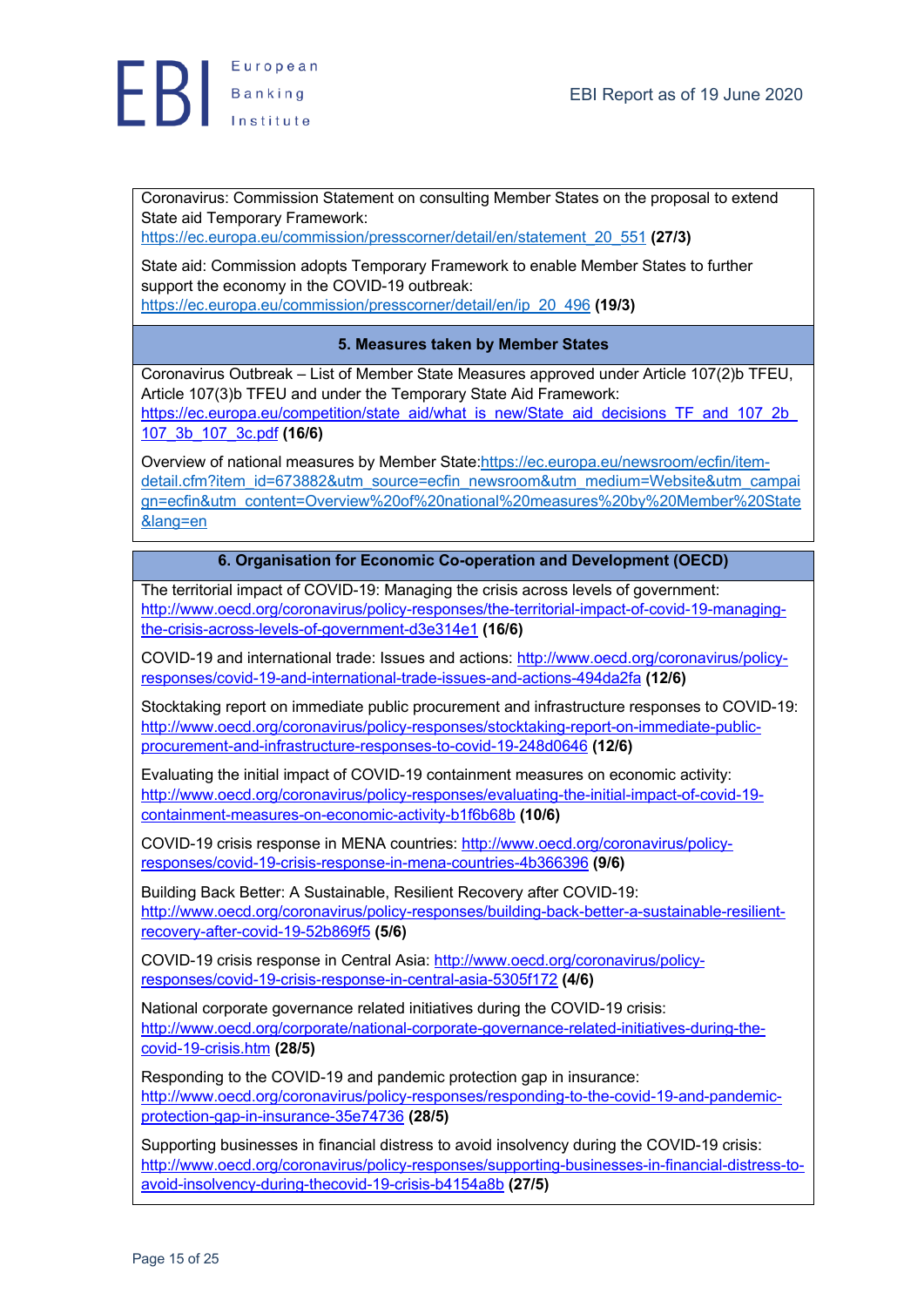

Tax administration responses to COVID-19: Recovery period planning: http://www.oecd.org/coronavirus/policy-responses/tax-administration-responses-to-covid-19 recovery-period-planning-0ab5481d **(26/5)**

Tax administration: Privacy, disclosure and fraud risks related to COVID-19: http://www.oecd.org/coronavirus/policy-responses/tax-administration-privacy-disclosure-andfraud-risks-related-to-covid-19-950d8ed2 **(26/5)**

Trade Finance in Times of Crisis - Responses from Export Credit Agencies: http://www.oecd.org/coronavirus/policy-responses/trade-finance-in-times-of-crisis-responsesfrom-export-credit-agencies-946a21db **(25/5)**

Independent fiscal institutions: promoting fiscal transparency and accountability during the Coronavirus (COVID-19) pandemic:http://www.oecd.org/coronavirus/policyresponses/independent-fiscal-institutions-promoting-fiscal-transparency-and-accountabilityduring-the-coronavirus-covid-19-pandemic-d853f8be **(22/5)**

Coronavirus (COVID-19): SME policy responses: http://www.oecd.org/coronavirus/policyresponses/coronavirus-covid-19-sme-policy-responses-04440101 **(19/5)**

Investment promotion agencies in the time of Covid-19: http://www.oecd.org/coronavirus/policyresponses/investment-promotion-agencies-in-the-time-of-covid-19-50f79678 **(6/5)**

Corporate sector vulnerabilities during the Covid-19 outbreak: Assessment and policy responses: http://www.oecd.org/coronavirus/policy-responses/corporate-sector-vulnerabilitiesduring-the-covid-19-outbreak-a6e670ea **(5/5)**

Trade interdependencies in Covid-19 goods: http://www.oecd.org/coronavirus/policyresponses/trade-interdependencies-in-covid-19-goods-79aaa1d6 **(5/5)**

Foreign direct investment flows in the time of COVID-19: http://www.oecd.org/coronavirus/policyresponses/foreign-direct-investment-flows-in-the-time-of-covid-19-a2fa20c4 **(4/5)**

Equity injections and unforeseen state ownership of enterprises during the COVID-19 crisis: https://read.oecd-ilibrary.org/view/?ref=131\_131932-wj071ujbxy&title=Equity-injections-andunforeseen-state-ownership-of-enterprises-during-the-COVID-19-crisis **(29/4)**

A systemic resilience approach to dealing with Covid-19 and future shocks: http://www.oecd.org/coronavirus/policy-responses/a-systemic-resilience-approach-to-dealingwith-covid-19-and-future-shocks-36a5bdfb **(28/4)**

OECD competition policy responses to COVID-19: http://www.oecd.org/coronavirus/policyresponses/oecd-competition-policy-responses-to-covid-19-5c47af5a **(27/4)**

Using artificial intelligence to help combat COVID-19: http://www.oecd.org/coronavirus/policyresponses/using-artificial-intelligence-to-help-combat-covid-19-ae4c5c21 **(23/4)**

COVID-19 Pandemic: priorities for financial markets: https://read.oecdilibrary.org/video/?ref=pmjltNEaHp&title=Financial-markets-covid-19-Priority-responses\_2 **(22/4)**

Trade facilitation and the COVID-19 pandemic: http://www.oecd.org/coronavirus/policyresponses/trade-facilitation-and-the-covid-19-pandemic-094306d2 **(22/4)**

Tax administration responses to COVID-19: Measures taken to support taxpayers: http://www.oecd.org/coronavirus/policy-responses/tax-administration-responses-to-covid-19 measures-taken-to-support-taxpayers-adc84188 **(21/4)**

COVID-19 and fiscal relations across levels of government: http://www.oecd.org/coronavirus/policy-responses/covid-19-and-fiscal-relations-across-levels-ofgovernment-ab438b9f **(21/4)**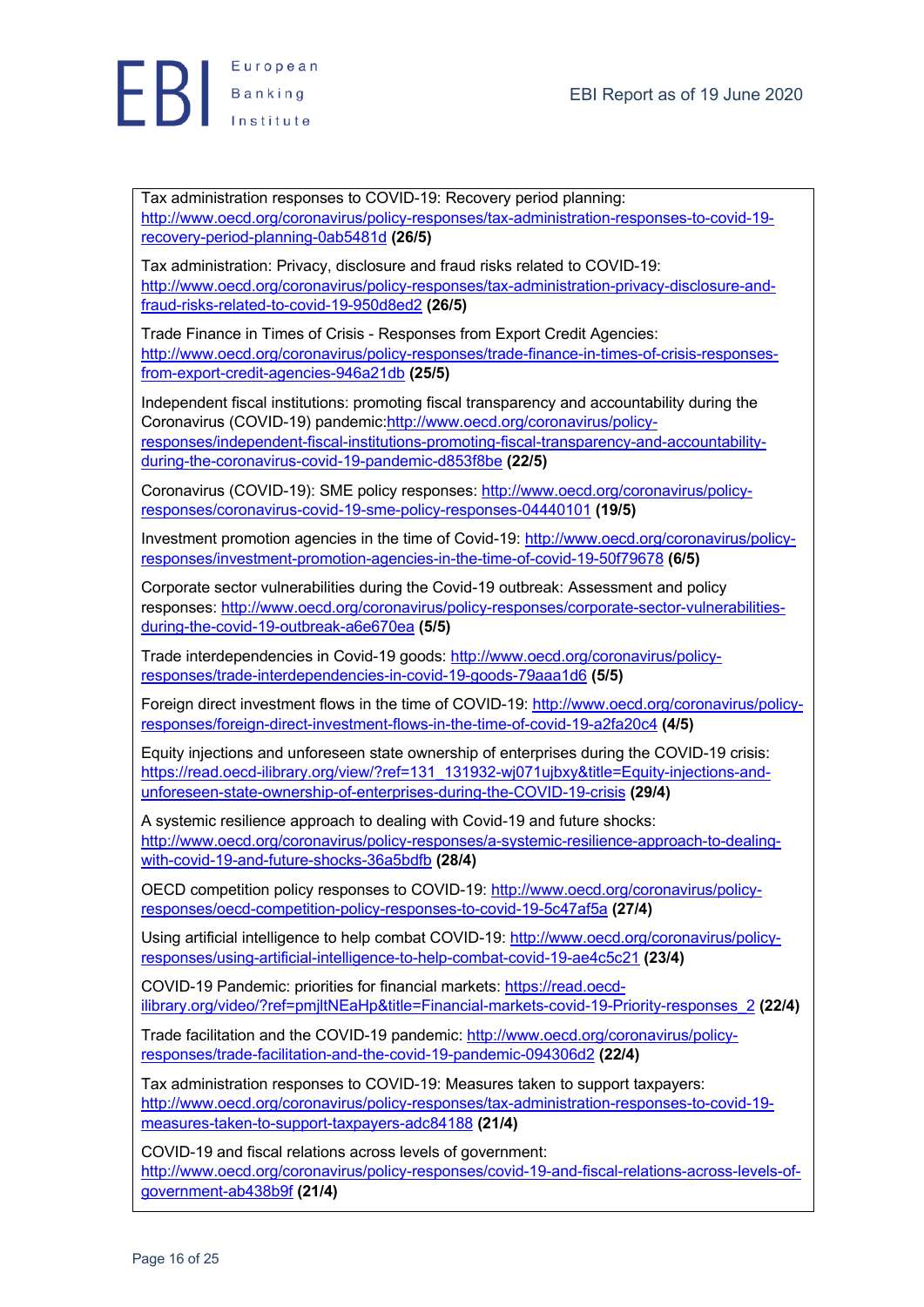

OECD investment policy responses to COVID-19: http://www.oecd.org/coronavirus/policyresponses/oecd-investment-policy-responses-to-covid-19-4be0254d **(17/4)**

Supporting the financial resilience of citizens throughout the COVID-19 crisis: https://read.oecdilibrary.org/view/?ref=129\_129607-awwyipbwh4&title=Supporting-the-financial-resilience-ofcitizens-throughout-the-COVID-19-crisis **(16/4)**

COVID-19 and responsible business conduct: http://www.oecd.org/coronavirus/policyresponses/covid-19-and-responsible-business-conduct-02150b06 **(16/4)**

Tax and fiscal policy in response to the Coronavirus crisis: Strengthening confidence and resilience: http://www.oecd.org/coronavirus/policy-responses/tax-and-fiscal-policy-in-responseto-the-coronavirus-crisis-strengthening-confidence-and-resilience-60f640a8 **(15/4)**

Government support and the COVID-19 pandemic: http://www.oecd.org/coronavirus/policyresponses/government-support-and-the-covid-19-pandemic-cb8ca170 **(14/4)**

Tax administration responses to COVID-19: Business continuity considerations: http://www.oecd.org/coronavirus/policy-responses/tax-administration-responses-to-covid-19 business-continuity-considerations-953338dc **(7/4)**

OECD Secretariat analysis of tax treaties and the impact of the COVID-19 crisis: http://www.oecd.org/coronavirus/policy-responses/oecd-secretariat-analysis-of-tax-treaties-andthe-impact-of-the-covid-19-crisis-947dcb01 **(3/4)**

Global financial markets policy responses to COVID-19: http://www.oecd.org/coronavirus/policyresponses/global-financial-markets-policy-responses-to-covid-19-2d98c7e0 **(31/3)**

Public debt management responses to COVID-19: https://read.oecdilibrary.org/view/?ref=126\_126652xww0besra3&title=Public\_debt\_management\_responses\_to COVID-19 (**21/3)**

Supporting people and companies to deal with the COVID-19 virus: Options for an immediate employment and social-policy response: http://www.oecd.org/coronavirus/policyresponses/supporting-people-and-companies-to-deal-with-the-covid-19-virus-options-for-animmediate-employment-and-social-policy-response-d33dffe6 **(20/3)**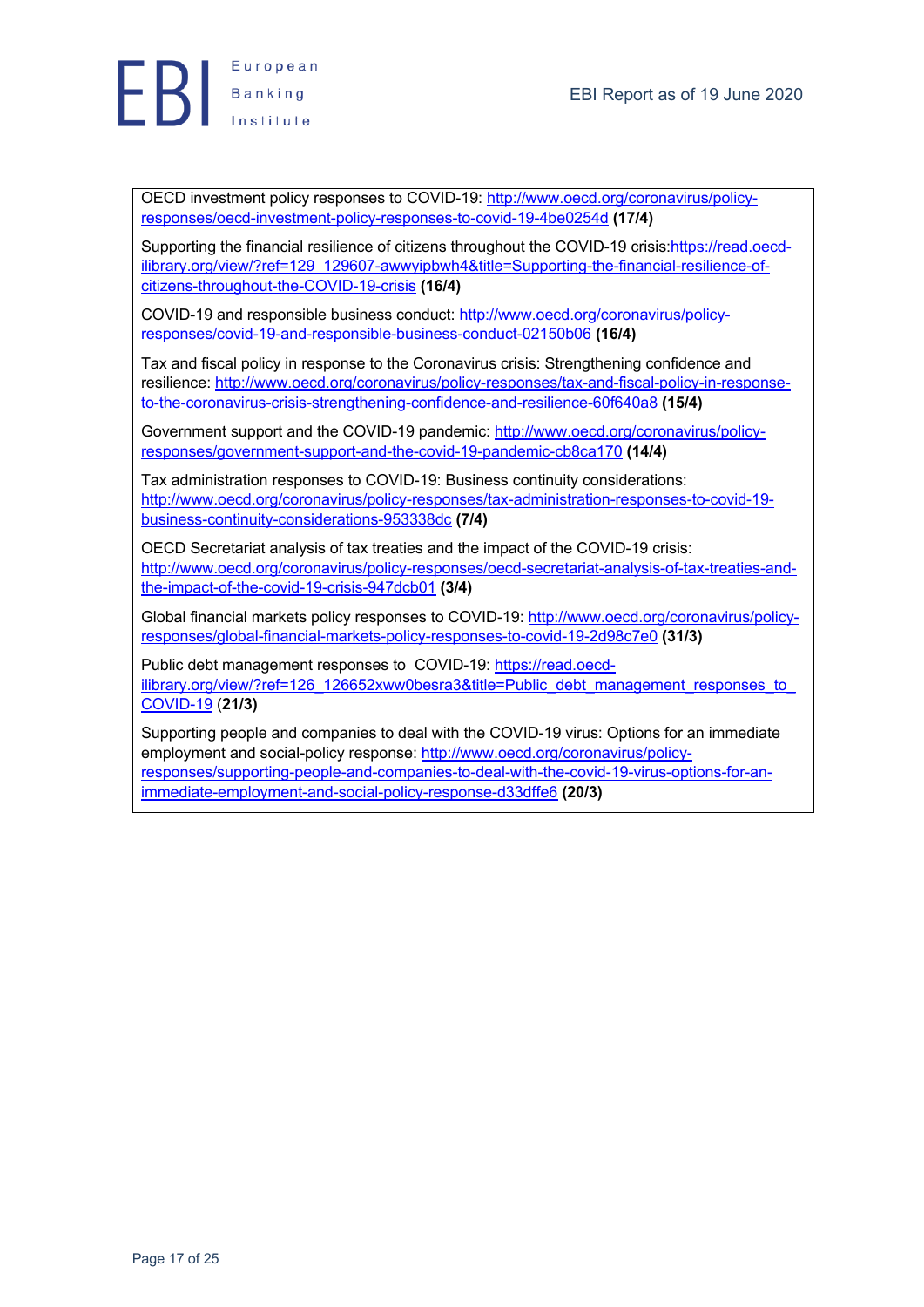

# **II. Financial Stability – Banking Regulation**

## **A. International Level**

**1. Financial Stability Board (FSB)**

FSB Americas group discusses financial vulnerabilities and the impact of COVID-19: https://www.fsb.org/2020/06/fsb-americas-group-discusses-financial-vulnerabilities-and-theimpact-of-covid-19 **(5/6)**

FSB Europe group discusses financial vulnerabilities and responses to the COVID-19 pandemic: https://www.fsb.org/2020/05/fsb-europe-group-discusses-financial-vulnerabilities-and-responsesto-the-covid-19-pandemic **(28/5)**

Financial policymakers discuss responses to COVID-19 with the private sector: https://www.fsb.org/2020/05/financial-policymakers-discuss-responses-to-covid-19-with-theprivate-sector **(26/5)**

FSB Sub-Saharan Africa group discusses regional financial stability and the impact of COVID-19: https://www.fsb.org/2020/04/fsb-sub-saharan-africa-group-discusses-regional-financialstability-and-the-impact-of-covid-19/ **(28/4)**

Call with trade associations on COVID-19: https://www.fsb.org/wp-content/uploads/Domanski-COVID-19-trade-association-call.pdf **(15/4)**

FSB publishes report on international cooperation to address the financial stability implications of COVID-19: https://www.fsb.org/2020/04/fsb-publishes-report-on-international-cooperation-toaddress-the-financial-stability-implications-of-covid-19 **(15/4)**

FSB Chair updates Finance Ministers and Central Bank Governors on COVID-19 response: https://www.fsb.org/2020/04/fsb-chair-updates-finance-ministers-and-central-bank-governors-oncovid-19-response **(14/4)**

FSB members take action to ensure continuity of critical financial services functions: https://www.fsb.org/2020/04/fsb-members-take-action-to-ensure-continuity-of-critical-financialservices-functions **(2/4)**

FSB coordinates financial sector work to buttress the economy in response to COVID-19: https://www.fsb.org/2020/03/fsb-coordinates-financial-sector-work-to-buttress-the-economy-inresponse-to-covid-19 **(20/3)**

# **2. Basel Committee on Banking Supervision (BCBS)**

Basel Committee and IOSCO announce deferral of final implementation phases of the margin requirements for non-centrally cleared derivatives: https://www.bis.org/press/p200403a.htm **(3/4)**

Measures to reflect the impact of COVID-19: https://www.bis.org/bcbs/publ/d498.htm **(3/4)**

Governors and Heads of Supervision announce deferral of Basel III implementation to increase operational capacity of banks and supervisors to respond to CΟVID-19: https://www.bis.org/press/p200327.htm **(27/3)**

Basel Committee coordinates policy and supervisory response to Covid-19: https://www.bis.org/press/p200320.htm **(20/3)**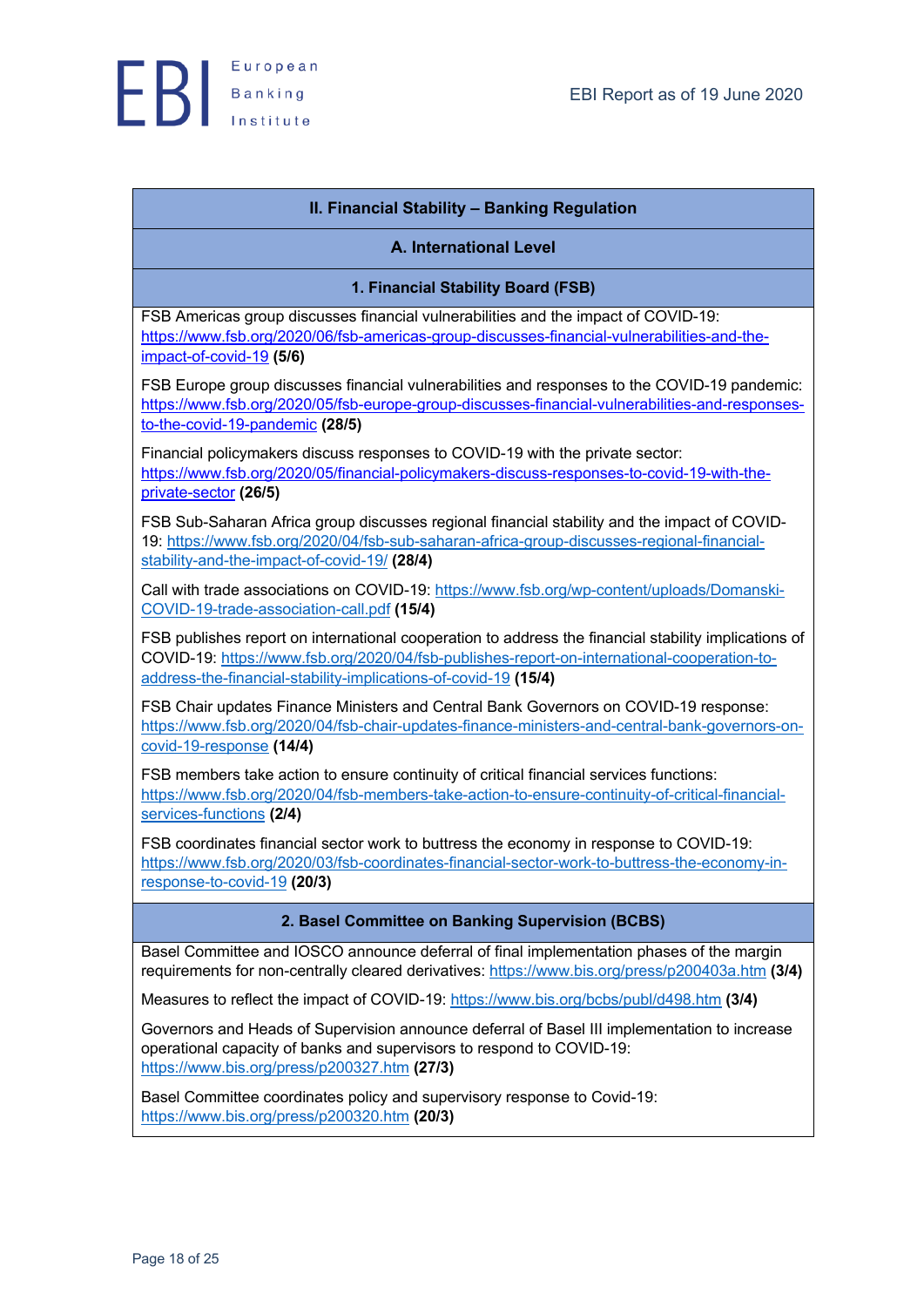

# **3. International Association of Deposit Insurers (IADI)**

Recent IADI COVID-19 Survey Results and Briefing Note on 'Ensuring Business Continuity and Effective Crisis Management Activities for Deposit Insurers': https://www.iadi.org/en/news/recent-iadi-covid-19-survey-results-and-briefing-note-on-ensuringbusiness-continuity-and-effective-crisis-management-activities-for-deposit-insurers/ **(27/4)**

# **B. EU – Euro Area Level**

# **1. ECB – Single Supervisory Mechanism (SSM)**

COVID-19 and non-performing loans: lessons from past crises: https://www.ecb.europa.eu/pub/economicresearch/resbull/2020/html/ecb.rb200527~3fe177d27d.en.pdf **(27/5)**

Pandemic increases risks to financial stability: https://www.ecb.europa.eu/press/pr/date/2020/html/ecb.pr200526~cbbd04bd5d.en.html **(26/5)**

Opinion on amendments to the Union prudential framework in response to the COVID-19 pandemic (CON/2020/16):

https://www.bankingsupervision.europa.eu/ecb/legal/pdf/en\_con\_2020\_16.sign.pdf **(20/5)**

ECB Banking Supervision provides temporary relief for capital requirements for market risk: https://www.bankingsupervision.europa.eu/press/pr/date/2020/html/ssm.pr200416~ecf270bca.en .html **(16/4)**

ECB supports macroprudential policy actions taken in response to coronavirus outbreak: https://www.ecb.europa.eu/press/pr/date/2020/html/ecb.pr200415~96f622e255.en.html **(15/4)**

Recommendation of the ECB of 27 March 2020 on dividend distributions during the COVID-19 pandemic and repealing Recommendation ECB/2020/1 (ECB/2020/19, OJ C 102I, 30.3.2020, p. 1): https://eur-lex.europa.eu/legal-

content/EN/TXT/?uri=uriserv:OJ.CI.2020.102.01.0001.01.ENG&toc=OJ:C:2020:102I:FULL **(30/3)**

ECB Banking Supervision provides further flexibility to banks in reaction to coronavirus: https://www.bankingsupervision.europa.eu/press/pr/date/2020/html/ssm.pr200320~4cdbbcf466.e n.html **(20/3)**

ECB Banking Supervision provides temporary capital and operational relief in reaction to coronavirus: https://www.bankingsupervision.europa.eu/press/pr/date/2020/html/ssm.pr200312~ 43351ac3ac.en.html **(12/3)**

# **2. European Banking Authority (EBA)**

EBA extends deadline for the application of its Guidelines on payment moratoria to 30 September: https://eba.europa.eu/eba-extends-deadline-application-its-guidelines-paymentmoratoria-30-september **(18/6)**

EBA releases bank-by-bank data at the start of the COVID-19 crisis: https://eba.europa.eu/ebareleases-bank-bank-data-start-covid-19-crisis **(8/6)**

EBA issues Guidelines to address gaps in reporting data and public information in the context of COVID-19: https://eba.europa.eu/eba-issues-guidelines-address-gaps-reporting-data-and-publicinformation-context-covid-19 **(2/6)**

Thematic note - Preliminary analysis of impact of COVID-19 on EU banks: https://eba.europa.eu/sites/default/documents/files/document\_library/Risk%20Analysis%20and%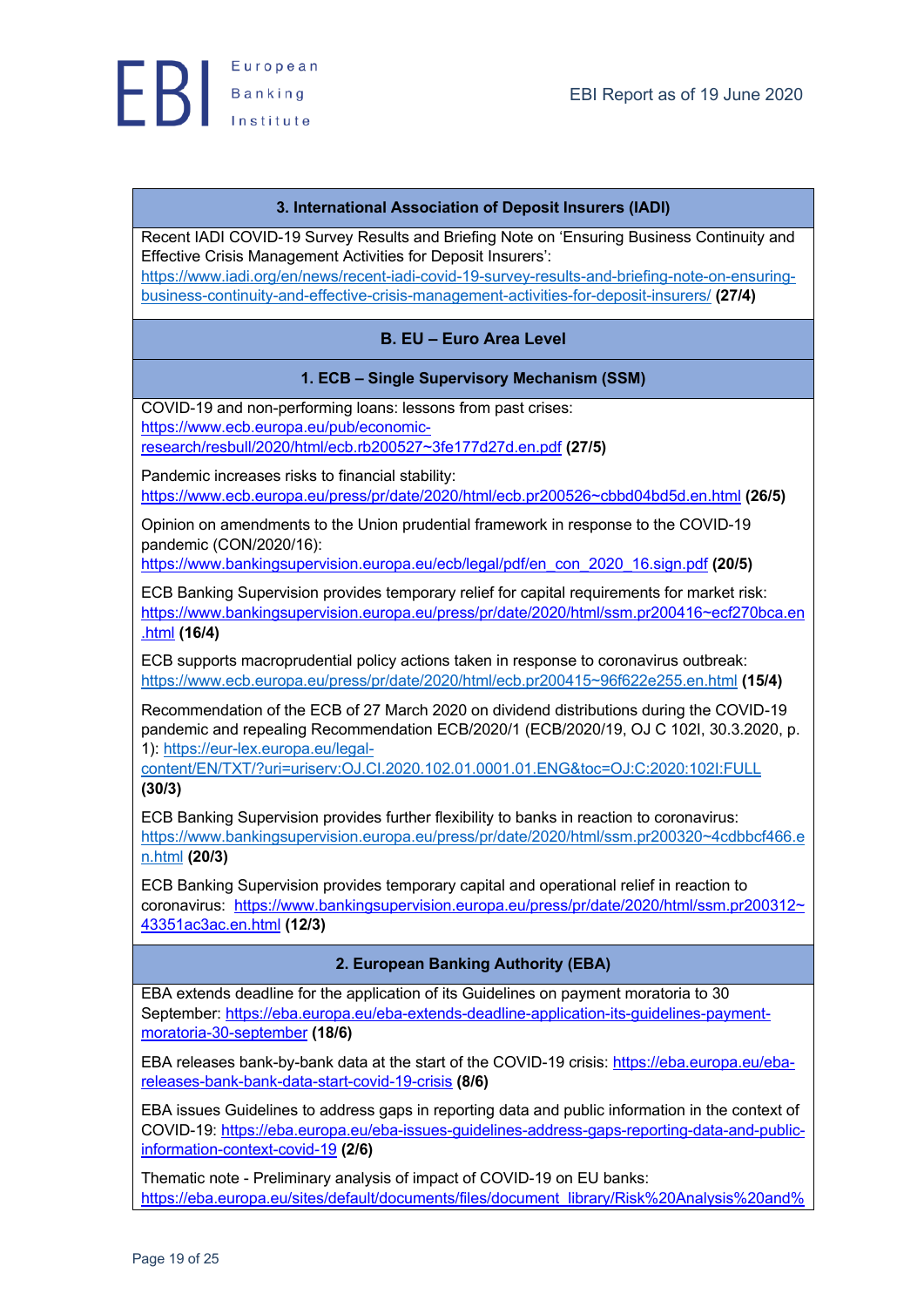

20Data/Risk%20Assessment%20Reports/2020/Thematic%20notes/883986/Thematic%20note% 20-%20Preliminary%20analysis%20of%20impact%20of%20COVID-19%20on%20EU%20banks%20%E2%80%93%20May%202020.pdf **(25/5)**

Joint RTS on amendments to the bilateral margin requirements under EMIR in response to the COVID-19 outbreak: https://eba.europa.eu/joint-rts-amendments-bilateral-margin-requirementsunder-emir-response-covid-19-outbreak **(4/5)**

EBA provides further guidance on the use of flexibility in relation to COVID-19 and calls for heightened attention to risks: https://eba.europa.eu/eba-provides-further-guidance-use-flexibilityrelation-covid-19-and-calls-heightened-attention-risks **(22/4)**

EU banks sail through the Corona crisis with sound capital ratios: https://eba.europa.eu/eubanks-sail-through-corona-crisis-sound-capital-ratios **(14/4)**

Guidelines on legislative and non-legislative moratoria on loan repayments applied in the light of the COVID-19 crisis (EBA/GL/2020/02):

https://eba.europa.eu/sites/default/documents/files/document\_library/Publications/Guidelines/20 20/Guidelines%20on%20legislative%20and%20non-

legislative%20moratoria%20on%20loan%20repayments%20applied%20in%20the%20light%20o f%20the%20COVID-19%20crisis/EBA-GL-2020-

02%20Guidelines%20on%20payment%20moratoria.pdf **(2/4)**

EBA provides additional clarity on measures to mitigate the impact of COVID-19 on the EU banking sector: https://eba.europa.eu/eba-provides-additional-clarity-on-measures-mitigateimpact-covid-19-eu-banking-sector **(31/3)**

EBA provides clarity to banks and consumers on the application of the prudential framework in light of COVID-19 measures: https://eba.europa.eu/eba-provides-clarity-banks-consumersapplication-prudential-framework-light-covid-19-measures **(25/3)**

EBA statement on actions to mitigate the impact of COVID-19 on the EU banking sector: https://eba.europa.eu/eba-statement-actions-mitigate-impact-covid-19-eu-banking-sector **(12/3)**

# **3. Single Resolution Board (SRB)**

MREL: the next steps: https://srb.europa.eu/en/node/1028 **(17/6)**

Resolution planning cycle 2020: setting a course for financial stability: https://srb.europa.eu/en/node/981 **(7/5)**

COVID-19 crisis: the SRB's approach to MREL targets: https://srb.europa.eu/en/node/967 **(8/4)**

An extraordinary challenge: SRB actions to support efforts to mitigate the economic impact of the COVID-19 outbreak: https://srb.europa.eu/en/node/965 **(1/4)**

Letter to banks under the SRB's remit on potential operational relief measures related to the COVID-19 outbreak: https://srb.europa.eu/en/node/965 **(1/4)**

# **4. European Systemic Risk Board (ESRB)**

Recommendation of the European Systemic Risk Board of 6 May 2020 on liquidity risks in investment funds (ESRB/2020/4, OJ C 200, 15.6.2020, p. 1): https://eur-lex.europa.eu/legalcontent/EN/TXT/?uri=uriserv:OJ.C\_.2020.200.01.0001.01.ENG&toc=OJ:C:2020:200:TOC **(15/6)**

The General Board of the European Systemic Risk Board takes second set of actions in response to the coronavirus emergency at its extraordinary meeting on 27 May 2020: https://www.esrb.europa.eu/news/pr/date/2020/html/esrb.pr200608~c9d71f035a.en.html **(8/6)**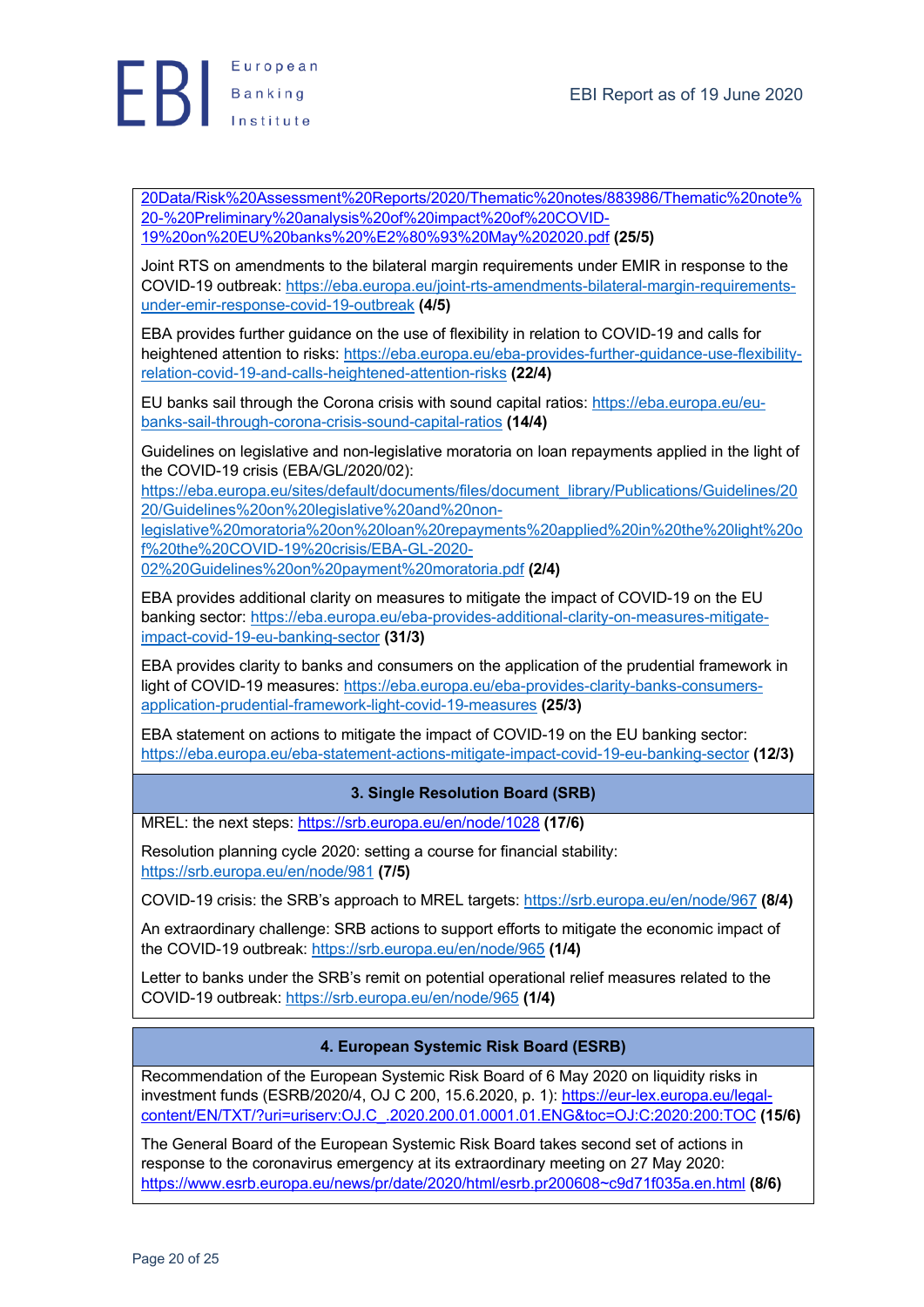

The General Board of the European Systemic Risk Board takes first set of actions to address the coronavirus emergency at its extraordinary meeting on 6 May 2020: https://www.esrb.europa.eu/news/pr/date/2020/html/esrb.pr200514~bb1f96a327.en.html **(14/5)**

Policy measures in response to the COVID-19 pandemic: https://www.esrb.europa.eu/home/coronavirus/html/index.en.html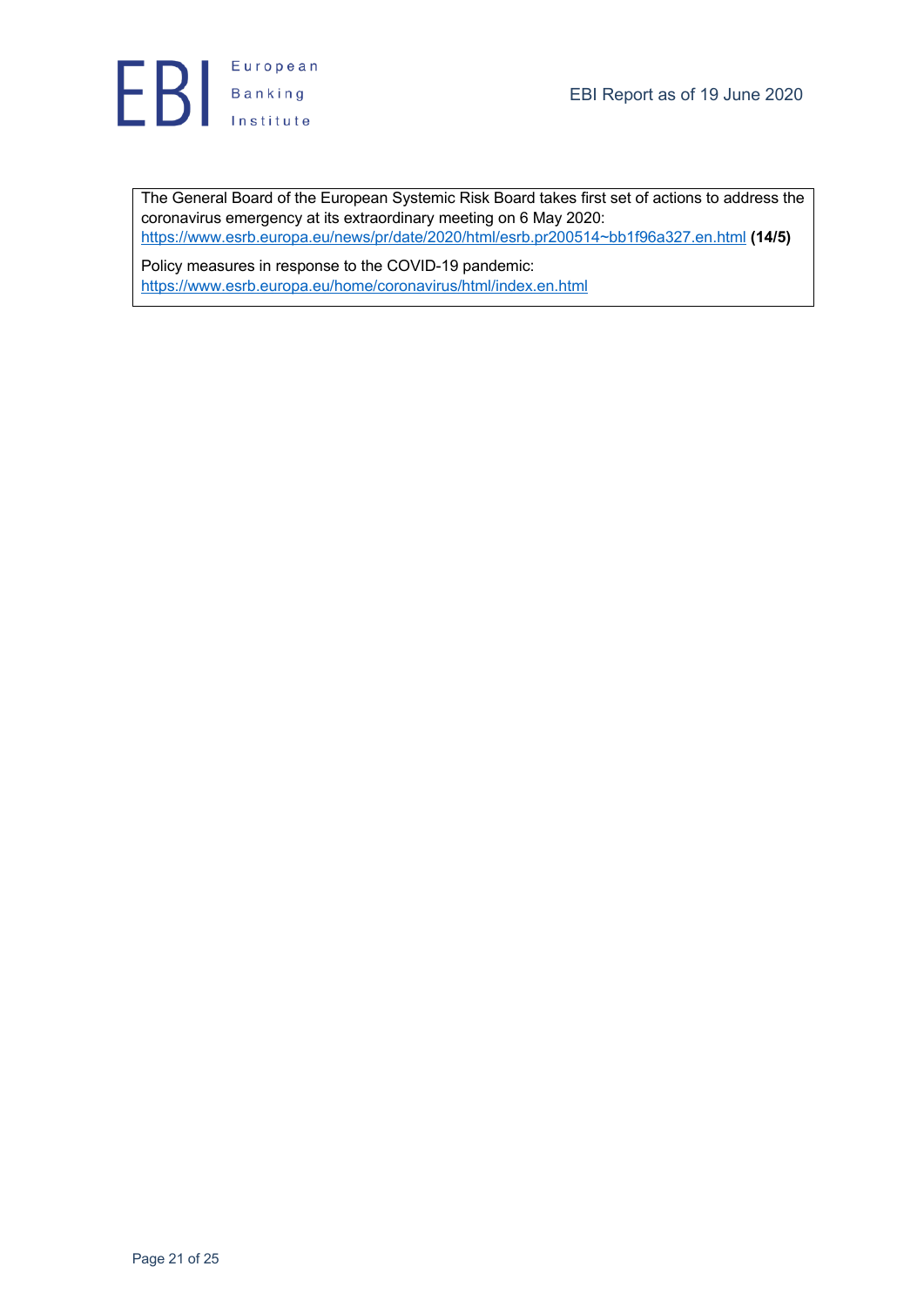

# **III. Capital Markets Regulation**

## **A. International Level: International Organization of Securities Commissions (IOSCO)**

IOSCO encourages issuers' fair disclosure about COVID-19 related impacts: https://www.iosco.org/news/pdf/IOSCONEWS568.pdf **(29/5)**

Financial policymakers discuss responses to COVID-19 with the private sector: https://www.iosco.org/news/pdf/IOSCONEWS566.pdf **(26/5)**

IOSCO reprioritizes its work program to address impact of COVID-19: https://www.iosco.org/news/pdf/IOSCONEWS562.pdf **(8/4)**

IOSCO Statement on Application of Accounting Standards during the COVID-19 Outbreak: https://www.iosco.org/news/pdf/IOSCONEWS561.pdf **(3/4)**

Basel Committee and IOSCO announce deferral of final implementation phases of the margin requirements for noncentrally cleared derivatives: https://www.iosco.org/news/pdf/IOSCONEWS560.pdf **(3/4)**

Securities regulators coordinate responses to COVID-19 through IOSCO: https://www.iosco.org/news/pdf/IOSCONEWS559.pdf **(25/3)**

# **B. EU Level: European Securities and Markets Authority (ESMA)**

ESMA renews its Decision requiring net short position holders to report positions of 0.1% and above: https://www.esma.europa.eu/press-news/esma-news/esma-renews-its-decisionrequiring-net-short-position-holders-report-positions **(11/6)**

ESMA publishes statement on MiFIR open access and COVID-19: https://www.esma.europa.eu/press-news/esma-news/esma-publishes-statement-mifir-openaccess-and-covid-19 **(11/6)**

ESMA calls for transparency on COVID-19 effects in half-yearly financial reports: https://www.esma.europa.eu/press-news/esma-news/esma-calls-transparency-covid-19-effectsin-half-yearly-financial-reports **(20/5)**

ESMA – non-renewal and termination of short selling bans by Austrian FMA, Belgian FSMA, French AMF, Greek HCMC, Italian CONSOB and Spanish CNMV: https://www.esma.europa.eu/press-news/esma-news/esma-%E2%80%93-non-renewal-andtermination-short-selling-bans-austrian-fma-belgian-fsma **(18/5)**

ESMA supports ESRB actions to address COVID-related systemic vulnerabilities: https://www.esma.europa.eu/press-news/esma-news/esma-supports-esrb-actions-addresscovid-related-systemic-vulnerabilities **(14/5)**

ESMA highlights challenges for rating Collateralised Loan Obligations: https://www.esma.europa.eu/press-news/esma-news/esma-highlights-challenges-ratingcollateralised-loan-obligations **(13/5)**

ESMA reminds firms of conduct of business obligations under MiFID II: https://www.esma.europa.eu/press-news/esma-news/esma-reminds-firms-conduct-businessobligations-under-mifid-ii **(6/5)**

Joint RTS on amendments to the bilateral margin requirements under EMIR in response to the COVID-19 outbreak: https://eba.europa.eu/joint-rts-amendments-bilateral-margin-requirementsunder-emir-response-covid-19-outbreak **(4/5)**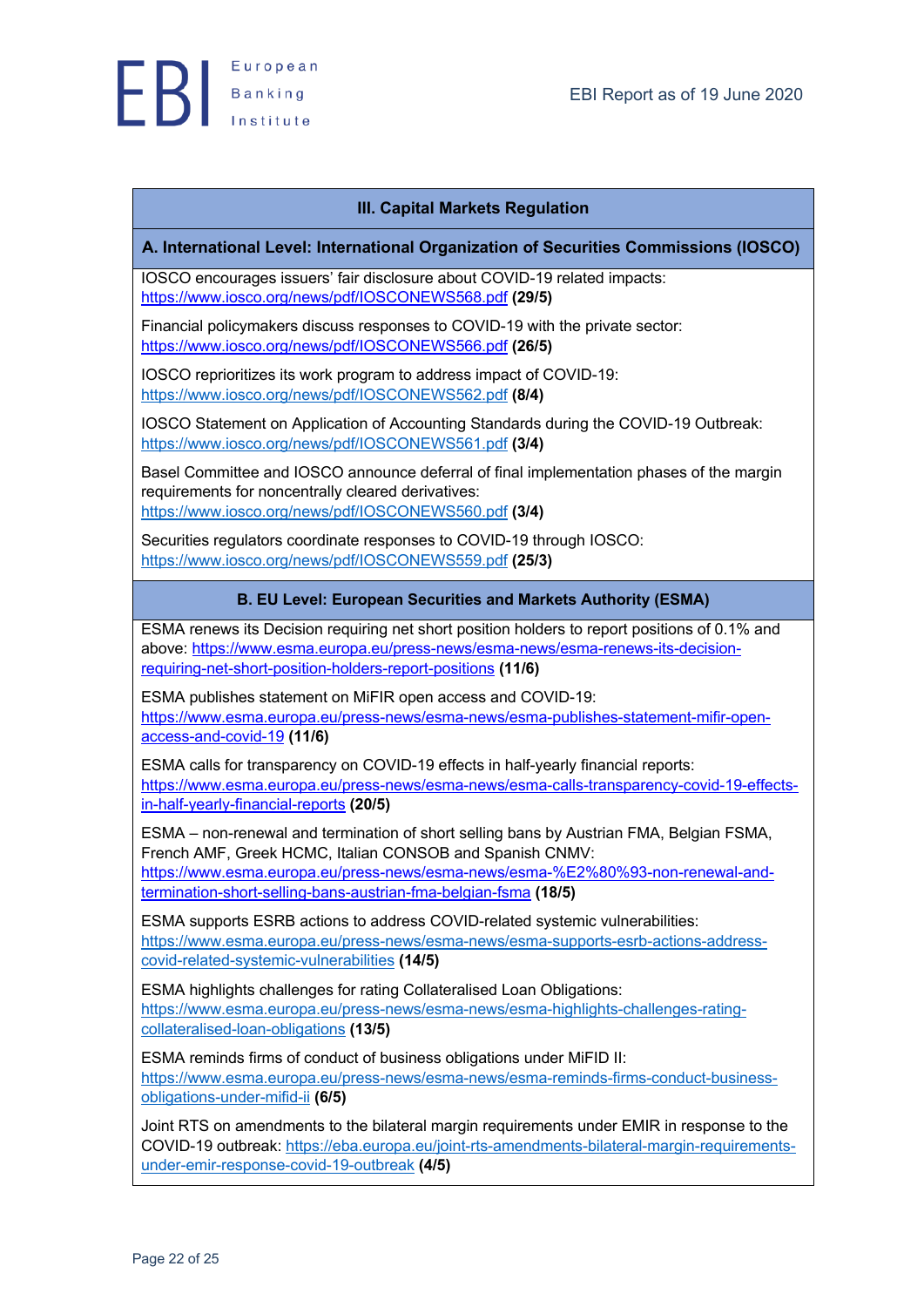

ESMA issues new Q&A on Alternative Performance Measures in the context of COVID-19: https://www.esma.europa.eu/press-news/esma-news/esma-issues-new-qa-alternativeperformance-measures-in-context-covid-19 **(17/4)**

ESMA Decision (EU) 2020/525 of 16 March 2020 to require natural or legal persons who have net short positions to temporarily lower the notification thresholds of net short positions in relation to the issued shares capital of companies whose shares are admitted to trading on a regulated market above a certain threshold to notify the competent authorities in accordance with point (a) of Article 28(1) of Regulation (EU) No 236/2012 of the European Parliament and of the Council (OJ L 116, 15.4.2020, p. 5): https://eur-lex.europa.eu/legalcontent/EN/TXT/?uri=uriserv:OJ.L\_.2020.116.01.0005.01.ENG&toc=OJ:L:2020:116:FULL **(15/4)**

ESMA issues positive opinions on short selling bans by Austrian FMA, Belgian FSMA, French AMF, Greek HCMC and Spanish CNMV: https://www.esma.europa.eu/press-news/esmanews/esma-issues-positive-opinions-short-selling-bans-austrian-fma-belgian-fsma **(15/4)**

ESMA postpones publication dates for annual non-equity transparency calculations and quarterly SI data: https://www.esma.europa.eu/press-news/esma-news/esma-postponespublication-dates-annual-non-equity-transparency-calculations **(9/4)**

ESMA promotes coordinated action regarding benchmarks external audit requirements: https://www.esma.europa.eu/press-news/esma-news/esma-promotes-coordinated-actionregarding-benchmarks-external-audit **(9/4)**

ESMA sets out supervisory expectations on publication of investment funds' periodic reports: https://www.esma.europa.eu/press-news/esma-news/esma-sets-out-supervisory-expectationspublication-investment-funds-periodic **(9/4)**

ESMA updates its risk assessment in light of the COVID-19 pandemic: https://www.esma.europa.eu/press-news/esma-news/esma-updates-its-risk-assessment-in-lightcovid-19-pandemic **(2/4)**

ESMA provides clarifications for best execution reports under MiFID II: https://www.esma.europa.eu/press-news/esma-news/esma-provides-clarifications-bestexecution-reports-under-mifid-ii **(31/3)**

ESMA issues guidance on financial reporting deadlines in light of COVID-19: https://www.esma.europa.eu/press-news/esma-news/esma-issues-guidance-financial-reportingdeadlines-in-light-covid-19 **(27/3)**

ESMA confirms application date of equity transparency calculations: https://www.esma.europa.eu/press-news/esma-news/esma-confirms-application-date-equitytransparency-calculations **(27/3)**

ESMA clarifies position on SFTR Backloading: https://www.esma.europa.eu/press-news/esmanews/esma-clarifies-position-sftr-backloading **(26/3)**

ESMA issues guidance on accounting implications of COVID-19: https://www.esma.europa.eu/press-news/esma-news/esma-issues-guidance-accountingimplications-covid-19 **(25/3)**

ESMA sets out approach on MiFIR Tick-Size Regime for Systematic Internalisers: https://www.esma.europa.eu/press-news/esma-news/esma-sets-out-approach-mifir-tick-sizeregime-systematic-internalisers **(20/3)**

ESMA clarifies position on call taping under MIFID II: https://www.esma.europa.eu/pressnews/esma-news/esma-clarifies-position-call-taping-under-mifid-ii **(20/3)**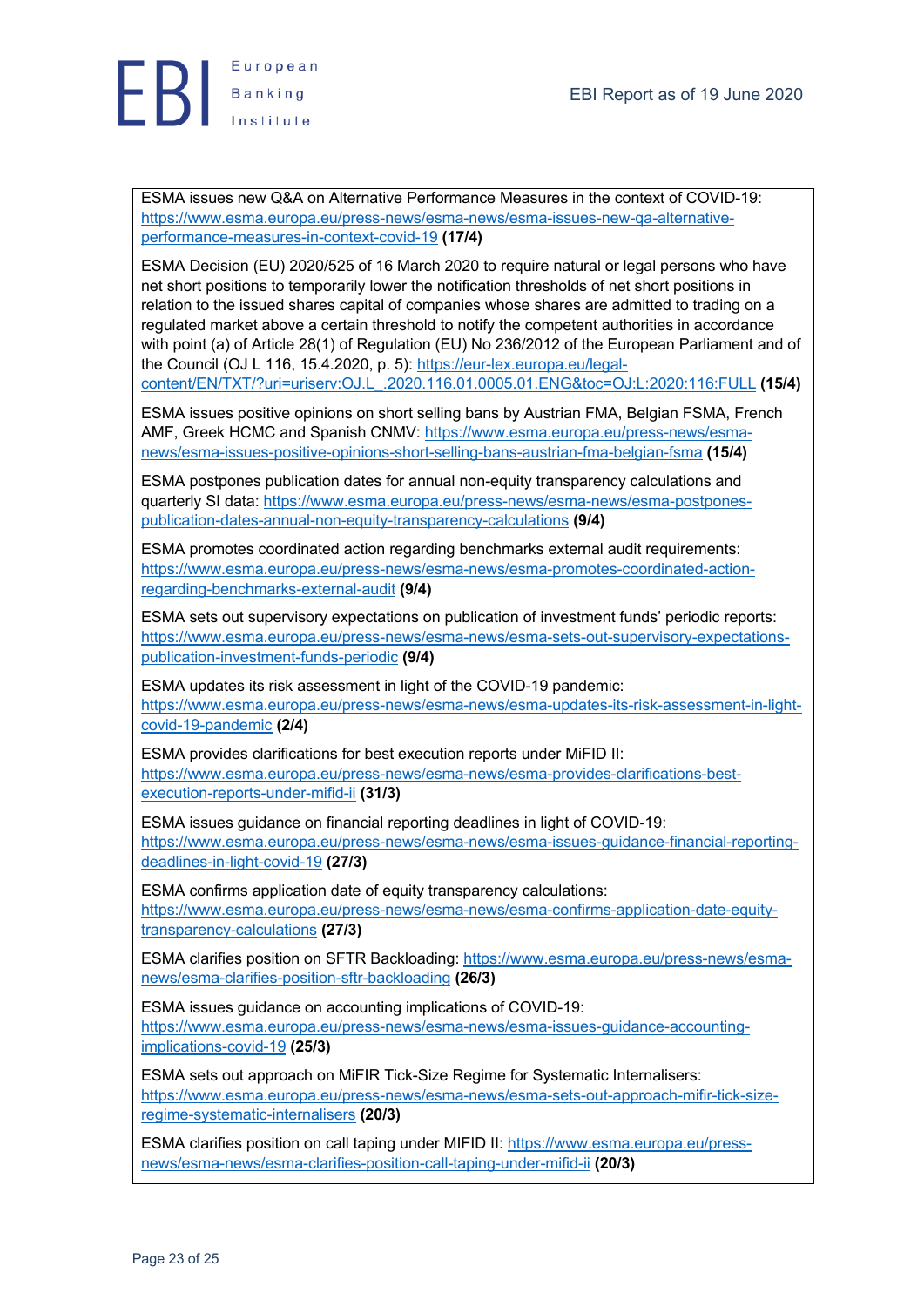

ESMA issues positive opinions on bans on net short positions by Belgian FSMA and Greek HCMC: https://www.esma.europa.eu/press-news/esma-news/esma-issues-positive-opinionsbans-net-short-positions-belgian-fsma-and-greek **(19/3)**

ESMA sets out approach to SFTR implementation: https://www.esma.europa.eu/pressnews/esma-news/esma-sets-out-approach-sftr-implementation **(19/3)**

ESMA issues positive opinion on short selling ban by French AMF and Spanish CNMV: https://www.esma.europa.eu/press-news/esma-news/esma-issues-positive-opinion-short-sellingban-french-amf **(18/3)**

ESMA issues positive opinion on short selling ban by Italian CONSOB: https://www.esma.europa.eu/press-news/esma-news/esma-issues-positive-opinion-short-sellingban-italian-consob-1 **(17/3)**

ESMA requires net short position holders to report positions of 0.1% and above: https://www.esma.europa.eu/press-news/esma-news/esma-requires-net-short-position-holdersreport-positions-01-and-above **(16/3)**

ESMA recommends action by financial market participants for COVID-19 impact: https://www.esma.europa.eu/press-news/esma-news/esma-recommends-action-financialmarket-participants-covid-19-impact **(11/3)**